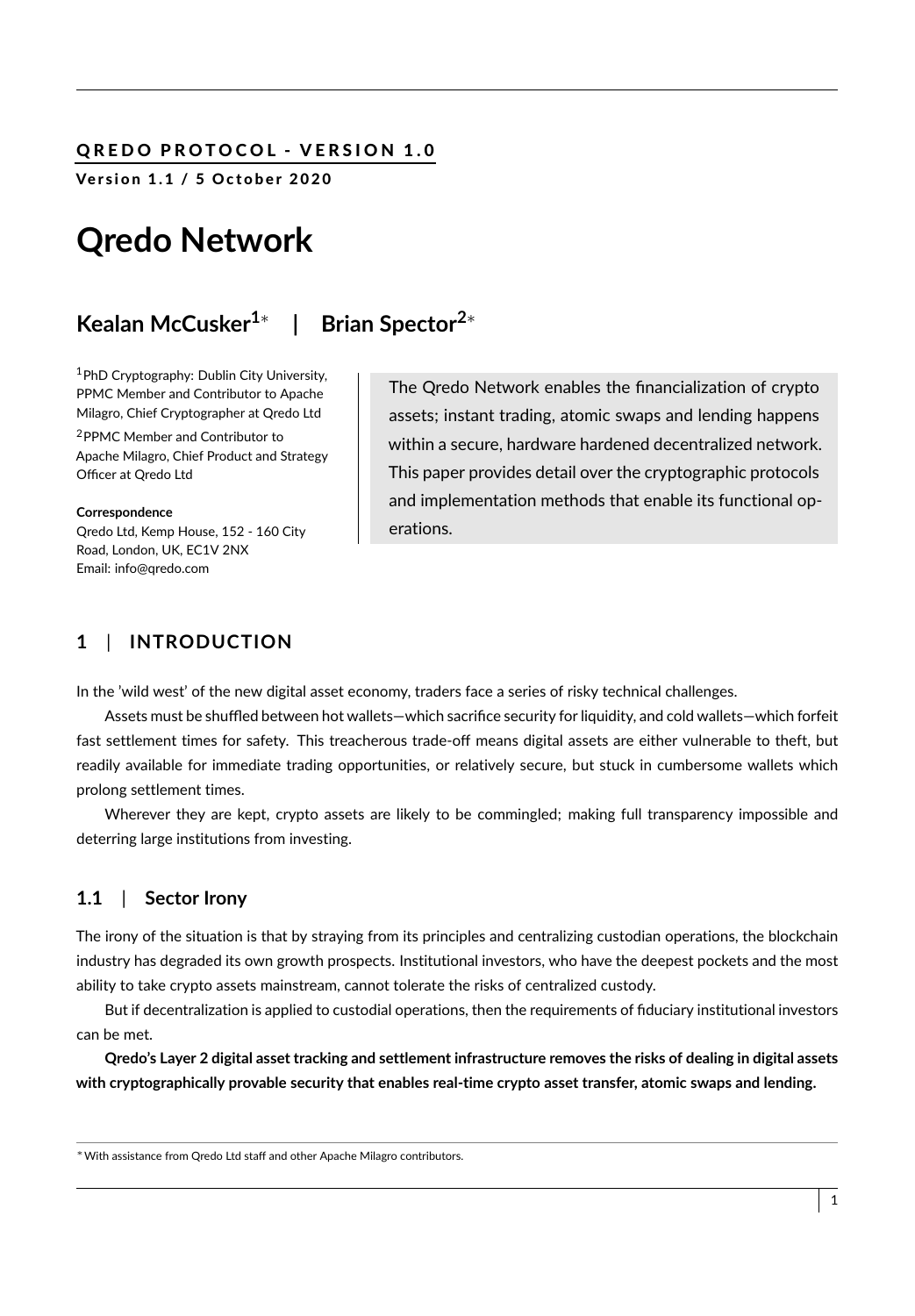## **2** | **A NEW APPROACH: DECENTRALIZED CRYPTO ASSET TRACKING**

The Qredo Network is a decentralized approach to crypto asset safekeeping, tracking, deliver and settlement. The consequence of decentralization is that secured transfer, lending or atomically swapping crypto assets between parties is realizable via a decentralized settlement network. In essence, the network becomes the vault.

The idea is straightforward: A distributed ledger is used to record the ownership of a crypto asset. For each crypto asset, there is a corresponding set of clients who generate recorded digital signatures that enable a quorum of a class of computers, called MPC Nodes, to run a multi-party computation (MPC) protocol. Each class of MPC Node (Client or Server) has its own set of secured secrets.

The MPC Nodes running the MPC protocol can create a public address for crypto assets to be deposited, and a signature on a transaction recognized by the underlying blockchain (example: Bitcoin) to spend or move the crypto assets from that public wallet address. When consensus determines that an actor 'owns' a crypto asset as stated by the Qredo Network blockchain, the asset owner is enabled, via the Qredo Core Client (Qredo's blockchain client software), to invoke a turn of the MPC protocol run by dedicated MPC Nodes within the Qredo Network.

Qredo Core Client software possesses a secret only it knows which is necessary for the invocation of the MPC protocol between the MPC Nodes, and the MPC Nodes possess their own secrets for running the protocol pertaining to that specific crypto asset. The MPC Nodes within the Qredo Network use the consensus derived determination of who owns what crypto assets to accept (or reject) invocations from Qredo Core Clients.

Lastly, a threshold decryption scheme run by a subset of MPC Nodes (in the same class), working in collaboration, decrypts their secrets that are necessary to run their end of the MPC protocol. They will engage in this protocol only if the request is deemed legitimate via their own interrogations of the blockchain.

The Qredo Network is built on the [Tendermint](https://tendermint.com/docs/introduction/what-is-tendermint.html#tendermint-vs-x) protocol $^1$  $^1$ . Tendermint is a general purpose blockchain consensus engine that can host arbitrary states of deterministic applications. Tendermint is software for securely and consistently replicating an application on many machines. Non-faulty machines see the same transaction log and computes the same state.

Tendermint consists of two chief technical components: a blockchain consensus engine and a generic application interface. The consensus engine, called Tendermint Core, ensures that the same transactions are recorded on every machine in the same order. The application interface, called the Application BlockChain Interface (ABCI), enables the transactions to be processed in any programming language.

There are three entities running different programs within the Qredo Network: Clients, Validators and MPC Nodes.

The cryptographic code within the Qredo Core Client comes from Apache Milagro, an open source software project under the Apache Software Foundation. The project's website and software is hosted and published by the Apache Software Foundation at <https://milagro.apache.org>. The crypto engines from Apache Milagro are well regarded, and are in use within some of the most prominent blockchain projects today, including Hyperledger. The core team responsible for contributing and maintaining the Apache Milagro crypto libraries are the developers of the Qredo Network.

Validator Nodes are responsible for committing new blocks in the blockchain. These validators participate in the consensus protocol by broadcasting votes which contain cryptographic signatures signed by each validator's private key. Validator Node software is published by the open source Tendermint project.

MPC Nodes work collectively together to provide a public key and signature functionality without every possessing or materializing a private key. The cryptographic code within the MPC Nodes also comes from Apache Milagro,

<span id="page-1-0"></span><sup>1</sup>Tendermint Protocol: https://tendermint.com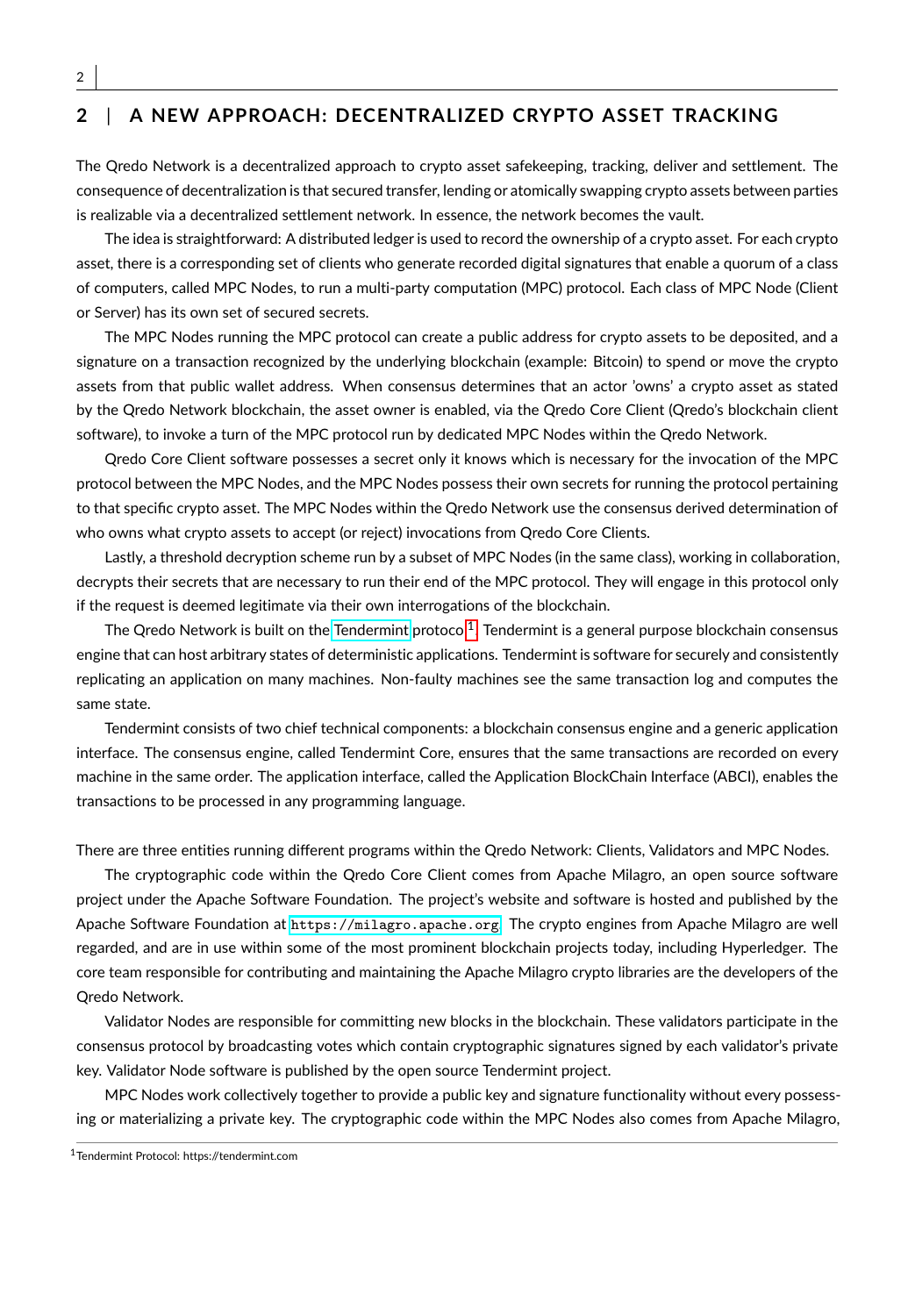

FIGURE 1 Qredo Network

an open source software project under the Apache Software Foundation.

Functionally, the Qredo Network:

1. **Eliminates Theft**: Operators of the Qredo Core Client ("Principals") can invoke the MPC Nodes to create public wallet addresses that have no known and never manifested private key, eliminating the burden of securing hot wallets and cold storage against private key theft. This happens by the employment of a multi-party computation (MPC) protocol run between the MPC Nodes.

The MPC protocol is a threshold signature scheme[\[17\]](#page-19-0) enabling  $n$  parties to share the power to issue digital signatures under a single public key. A threshold  $t$  is specified such that any subset of  $t + 1$  players can jointly sign, but any smaller subset cannot. The protocol produces signatures that are compatible with an existing centralized signature scheme, such as ECDSA. The ECDSA key generation and signature algorithm are replaced by a communication protocol between the parties, but the ECDSA verification algorithm remains identical to the verification of an ECDSA signature as if it was created by a centralized party with access to the private key.

The goal of this design is that attacks to recover the private key near the effort of brute force guessing, reducing the chances of success to impossible odds. The design serves an additional purpose: It enables the near instant transfer of the right to run the MPC protocol using the Qredo Network blockchain. In essence, this transfers ownership of the asset at near real-time speed between counterparties on the Qredo Network.

2. **Hardware Hardened Blockchain**: Each instantiation of the MPC Node and Validator Node software happens on a specialized computing environment ("appliance") with integrated Hardware Security Modules (HSMs) and Secure Element (SE).

An HSM is a physical computing device that safeguards and manages digital keys for strong authentication and provides cryptoprocessing. These modules traditionally come in the form of a plug-in card or an external device that attaches directly to a computer or network server. HSMs are tested against requirements found in FIPS 140-2, Security Requirements for Cryptographic Modules standards created by NIST. Security requirements cover 11 areas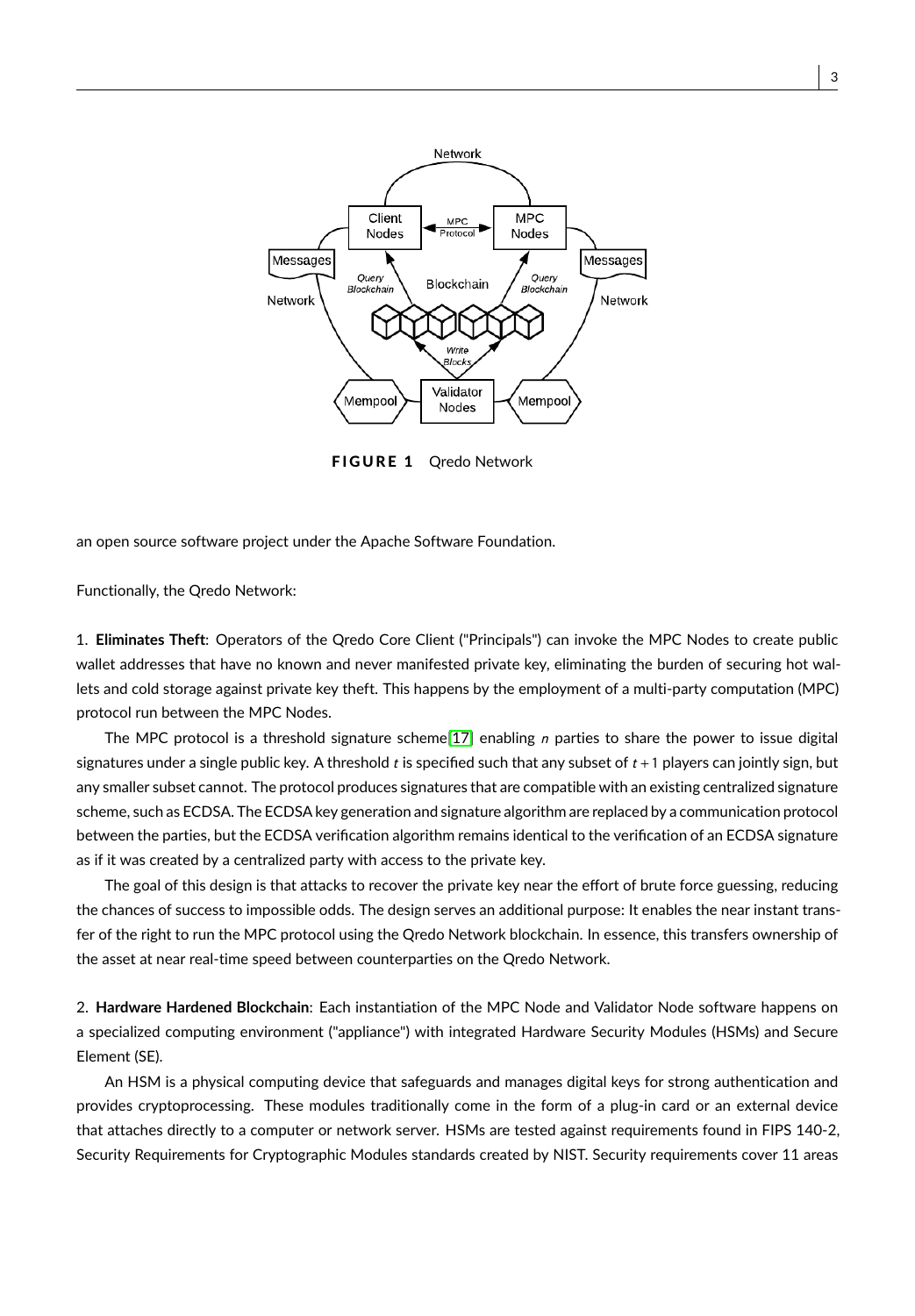related to the design and implementation of a cryptographic module. For each area, a cryptographic module receives a security level rating (1-4, from lowest to highest) depending on what requirements are met. The hardware utilized Qredo Network appliances is rated at Level 3.

A Secure Element (SE) is a microprocessor chip which can store sensitive data and run programs securely like the kind found in credit card payment systems. It acts as a vault, protecting what's inside the SE (applications and data) from malware attacks that are typical in the host (i.e. the device operating system) but also from the surrounding physical environment. Qredo Network appliances use a Secure Element to tamper proof its physical environment. An unauthorized attempt to access the internals of a Qredo Network appliance will instantly destroy the cryptographic keys stored within. The cryptographic keys and primitives required for operating the D-TA and Validator Node in most instances are created within and never leave the boundaries of the FIPS 140-2 Level 3 rated HSMs or Secure Element on the hardware appliances they are operating on. Where cryptographic primitives reside on disk, the keys to secure those primitives (AES keys, etc.) are created within the boundary of secured hardware and never leave the boundary.

3. **Governance**: In the Qredo Network, the ownership of the crypto asset is recorded on the Qredo Network distributed ledger. A **Transaction Right** (TR) is a transferable privilege that belongs to the owner of a crypto asset. Ownership of a crypto asset/TR enables a Qredo Core Client to unlock and invoke the MPC protocol between the MPC Nodes to create a cryptocurrency transaction on the crypto asset's underlying blockchain (example: Bitcoin). MPC Secrets are the decrypted archive of cryptographic primitives an MPC Node on Qredo Network needs to possess in order run the MPC protocol. Ownership of crypto assets is determined by consensus, and the rules that determine ownership relate to the aggregation of digital signatures specifying ownership, and approving transfer, atomically swapping assets or some other action. These types of digital signature are called BLS signatures, the details of which are described in [4.1.](#page-8-0) These BLS signatures, and the public keys that verify them, can be aggregated to achieve a complete single signature from a collection of individual signatures[\[5\]](#page-19-1), with individual signatures themselves consisting of a subgroup of a threshold of signatures[\[2\]](#page-19-2). This is possible provided the correct Proof of Possession safeguards are in place against rogue public-key attack or the particular protocol instance provides its own defense[\[3\]](#page-19-3).

<span id="page-3-0"></span>

FIGURE 2 BLS Signatures

The digital signatures also act as an immutable audit record of which entities ("Custodians") approved (by way of a BLS signature they create) requests to approve the transfer, lending, atomic swap or other action pertaining to a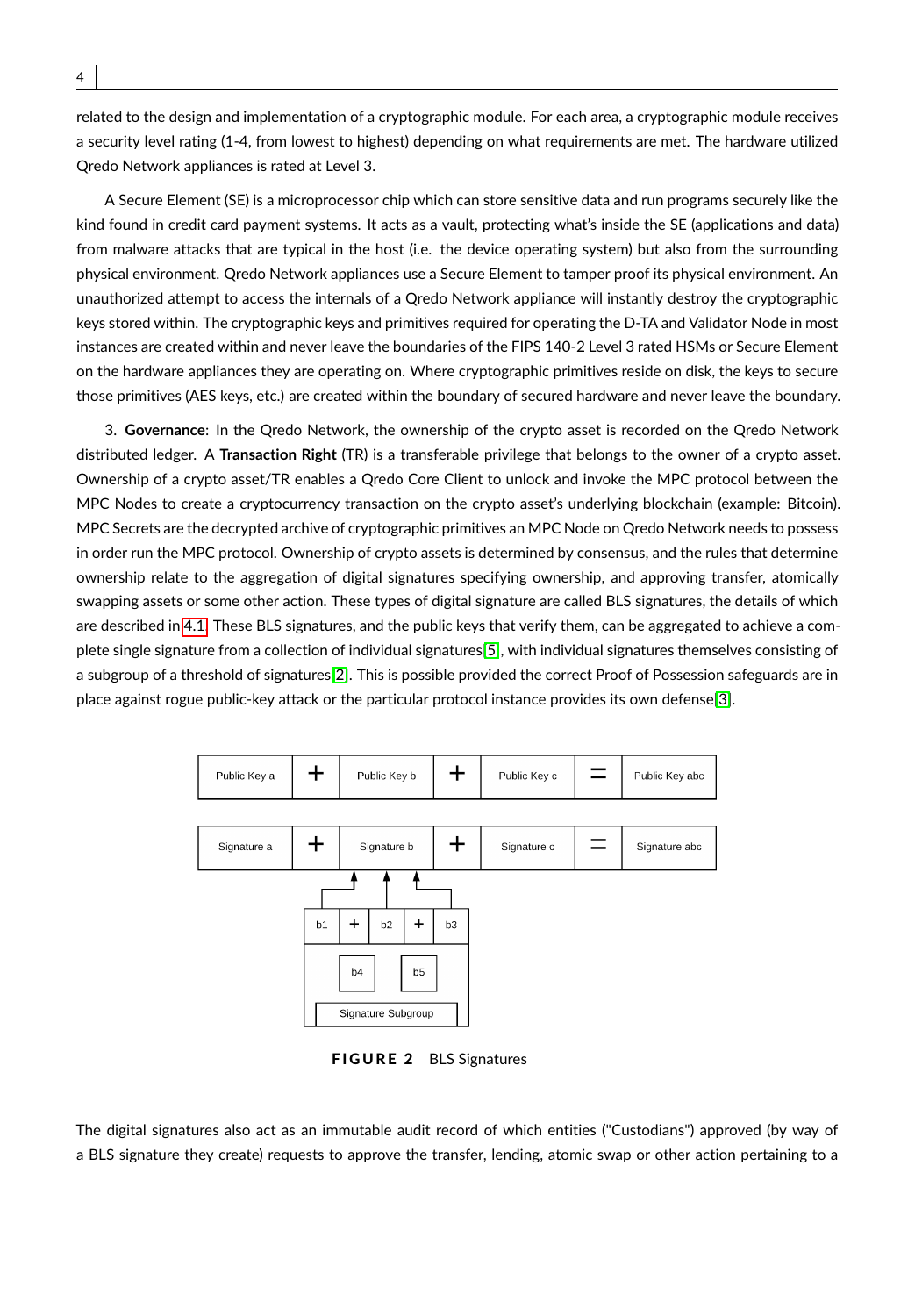crypto asset between counterparties on the Qredo Network. These signatures are recorded into the Qredo Network's blockchain. Custodians can be organized in subsets and thresholds that map to the specific business organizational requirements. Each individual Custodian who provides a BLS digital signature in a subgroup can have their signature verified as providing a part necessary for the subgroup's aggregated signature to complete.

4. **Near-Instant Transfers and Atomic Swaps**: A Qredo Core Client may invoke the MPC protocol to obtain a public key and have the public key signed using the MPC protocol's signature capability. This signature is identical to a signature that would have been created with a private key, were it to exist (it does not).

BLS Signature aggregation is employed to record the ownership and transfer of crypto assets. Validator Nodes prevent the double transfer or double swap of any crypto assets through the record of aggregated BLS signatures in the blockchain. To transfer the crypto asset, a Principal with ownership of a crypto asset creates an aggregated public key from its public key and that of the Beneficiary to whom it is transferring the crypto asset. It creates a transfer message noting an Asset Identifier, its identity and that of the Beneficiary. Imagine a crypto asset contained in a wallet with 500 BTC, the ID beginning with '5a4...' is being transferred from Principal X to Beneficiary Y. Example:

#### **Asset ID 5a4... transfer from Principal ID (x) to Beneficiary ID (y).**

Principal X signs this message with its BLS secret key and submits it to the network. Once confirmed on the blockchain, the Beneficiary's client sees the message and acts on it. Assuming it agrees to the transfer, Beneficiary Y signs a duplicate of the message, which also confirms into the blockchain. Qredo Network Validators act on these confirmed messages by aggregating the signatures of the Beneficiary and Principal together. If the aggregated signature (created by the Validators) is verified by the aggregated public key (created by the Principal transferring the crypto asset), the Transaction Right, which enables the MPC protocol to run to signature completion, can only be run by the Beneficiary Y, as the Transaction Right, according to the blockchain, now belongs with Beneficiary Y, the owner of the crypto asset.

Imagine a scenario where a two counter-parties X and Y which to atomically swap their respective crypto assets. To enable a swap, an example transfer message would be:

## **Asset ID 5a4... transfer from Principal ID (x) to Beneficiary ID (y) AND Asset ID 698... transfer from Principal ID y to Beneficiary ID x**

The same public key and signature aggregation as described above holds, but now with the Validators recognizing both crypto asset transfers (i.e., an atomic swap).

5. **Privacy**: All entries on the Qredo Network's blockchain have only references to an 'Account Code', a unique, non-personally identifiable ID of actors on the system, and an 'Asset ID', which relates to the underlying crypto asset, but reveals no information on-chain about what that crypto asset actually is. All messages not expressly bound to the transfer of crypto assets and the Custodian approval process are kept off chain and sent via the Matrix protocol<sup>[2](#page-4-0)</sup>. Matrix is accurately described as a decentralised conversation store, rather than a messaging protocol. When sending a message in Matrix, it is replicated over all the servers whose users are participating in a given conversation - similarly to how commits are replicated between Git repositories. Matrix provides state-of-the-art end-to-end-encryption via the Olm and Megolm cryptographic ratchets. This ensures that only the intended recipients can ever decrypt

<span id="page-4-0"></span><sup>2</sup>Matrix Protocol: https://matrix.org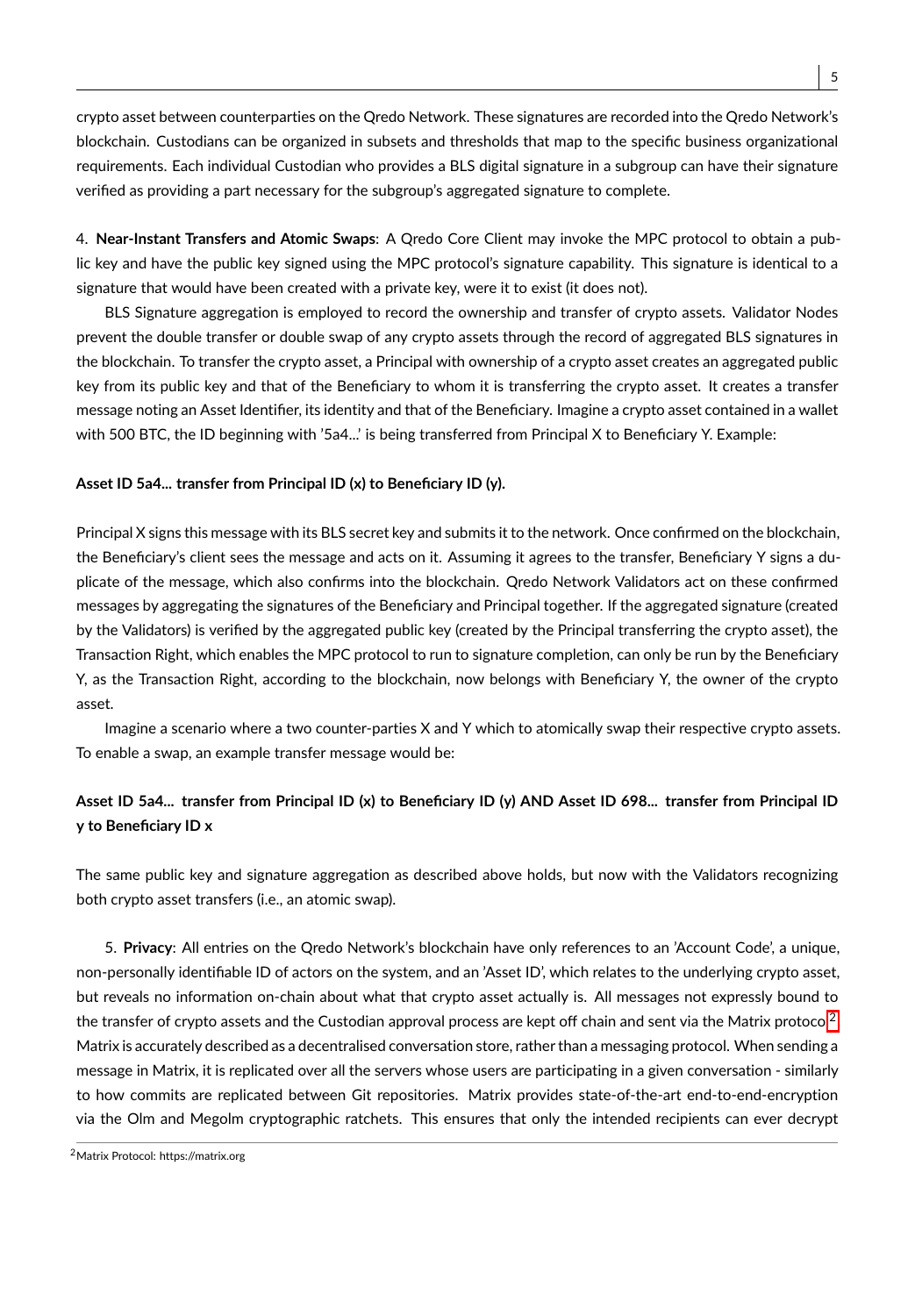messages, while warning if any unexpected devices are added to a conversation. Matrix's encryption is based on the Double Ratchet Algorithm popularised by Signal, but extended to support encryption to rooms containing thousands of devices. Olm and Megolm are specified as an open standard and implementations are released under the Apache license, independently audited by NCC Group.<sup>[3](#page-5-0)</sup>. Additionally, counterparties are verified to themselves using the Qredo Network's Encrypted Envelope messaging format as described in Section [4.5.](#page-14-0)

## <span id="page-5-1"></span>**2.1** | **ID Document**

Each Qredo Core Client that connects to the network creates a self-sovereign identity document (ID Document) upon initialization; a random seed value is created at initialization which serves as the deterministic function to create other key pairs and primitives.

From the seed value, the following key pairs and primitives are created:

- BLS Public/Private Key Pair
- SIKE/RSA Public/Private Key Pair

Seed values which generate the key pairs are protected inside Hardware Security Modules (HSMs), such as a Yubikey. Note that all keys and cryptographic primitives necessary for Validator Nodes or MPC Nodes are protected with FIPS 140-2/3 HSMs, with the actual enclosures protected via tamper proof systems anchored to a secure element.

The public/private key pairs are signed by the private keys and the public keys and signatures are listed in a set in the JSON formatted ID Document which is written by the software client into Qredo Network's blockchain. The SHA-256 hash of the ID Document becomes the **Account Code** of the Qredo Core Client.

### <span id="page-5-2"></span>**2.2** | **Principals, Beneficiaries, Custodians**

**Principals**: These entities operate a Qredo Core Client to connect to the Qredo Network. The Principal instructs Qredo Core Client to create a Fund with Assets and assign a Custodian policy over the Fund. The Custodian policy is a digitally signed document which states which Custodians have governance responsibilities over the Fund, and therefore must approve any transfer, atomic swap or settlement to the underlying blockchain of assets out of this Fund Additionally, the Principal may delegate authority to other Principals to invoke a transfer, atomic swap or settlement of assets into or out of the Fund.

**Custodians**: These entities operate a Qredo Core Client to connect to the Qredo Network. These entities work in coordinated steps to generate digital signatures over messages confirming their approval over a transfer, atomic swap or settlement of a crypto asset belonging to a Fund over which they have been appointed Custodian with governance responsibilities. The Principal's Qredo Core Client as a Master Custodian, organizing the communications with Custodians, collecting the signatures via the Matrix communication protocol, running a signature combiner function and finally submitted the message with aggregated signatures to the Qredo Network blockchain. The final aggregated/combined BLS signature is a critical step in the cryptographic scheme that results in the evidence of transfers and approvals on-chain.

**Beneficiary**: These entities operate a Qredo Core Client to connect to the Qredo Network. These entities receive

<span id="page-5-0"></span><sup>3</sup>https://www.nccgroup.trust/us/our-research/matrix-olm-cryptographic-review/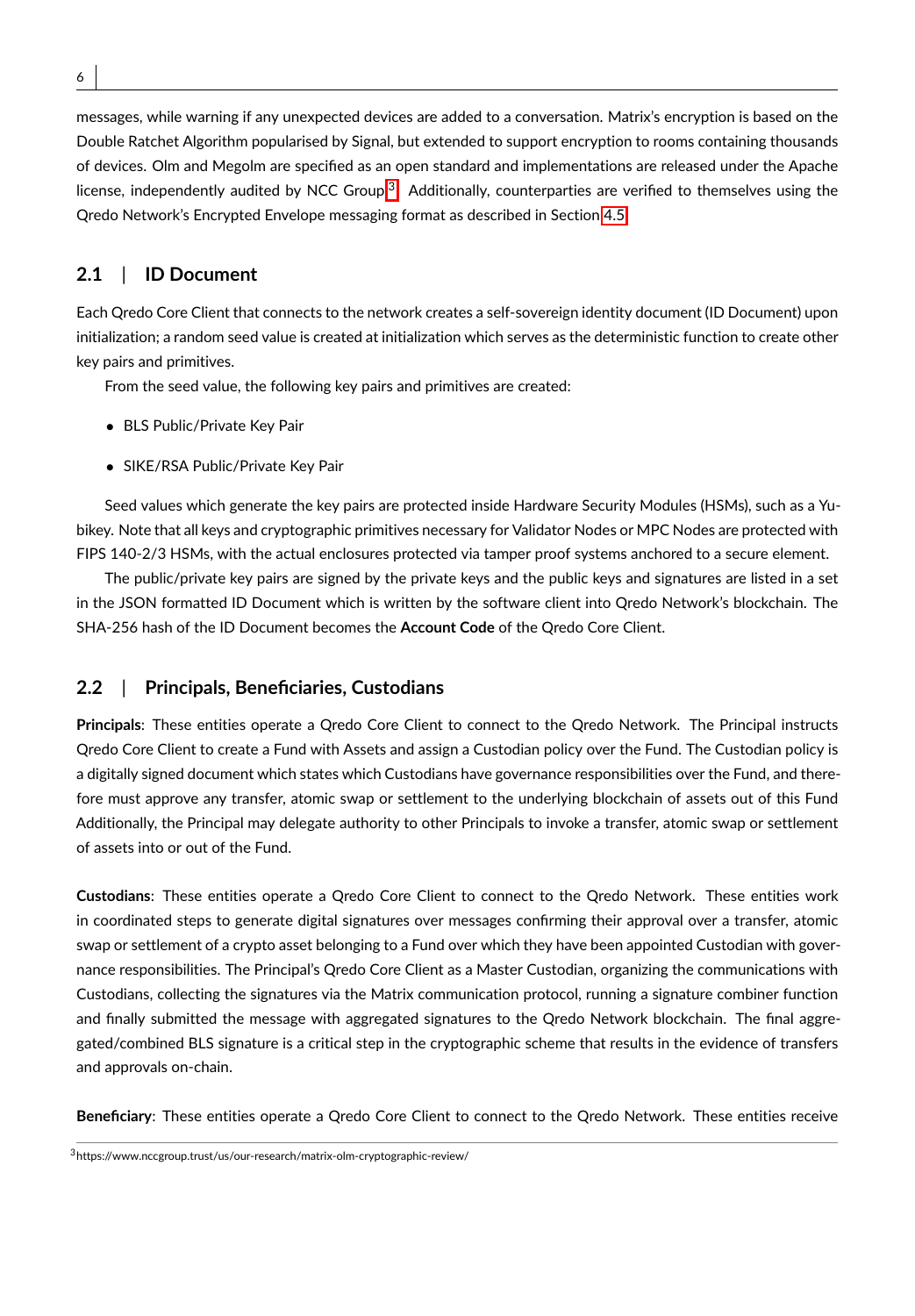a transfer of a crypto asset either from a one-way transfer, atomic swap, lending facility or sweep of asset based upon a creditor arrangement.

## **3** | **CRYPTOGRAPHY**

#### **3.1** | **Pairing Cryptography**

Pairing Based Cryptography has been used to provide solutions to intractable problems such as identity based encryption. The primitive that is used in the Qredo Network is the Type-3 pairing [\[15\]](#page-19-4).

A Type-3 pairing is a mapping  $_1\times_2\rightarrow_\mathcal{T}$ . The groups  $_1$ , 2 and  $_\mathcal{T}$  are all of the same prime order q. A pairing works on a special pairing-friendly elliptic curve [\[14\]](#page-19-5).

The pairing is a function of two inputs,  $P \in \{1, Q \in \mathbb{Z}\}$ , such that the output  $C \in \mathbb{Z}$ 

$$
C=e(P,Q)
$$

The bilinearity of the pairing is the key characteristic that makes pairing interesting and widely used in cryptography.

$$
e(aP,Q) = e(P,Q)^a = e(P,aQ)
$$

The Qredo Network curve choice is BLS12-381 which provides security at the AES-128 level[\[8\]](#page-19-6).

The first use of pairings in cryptography was in 1991, when they were used to attack certain elliptic curve cryptosystems that used supersingular elliptic curves. Between 2001 and 2004, three seminal papers used pairings in a constructive manner to implement novel (or vastly improved) protocols: Boneh and Franklin's identity-based encryption scheme[\[4\]](#page-19-7), Boneh, Lynn, and Schacham's short signature scheme ("BLS signatures" for short)[\[7\]](#page-19-8), and Joux's one round tripartite key exchange[\[18\]](#page-19-9). Their work jump-started interest in pairing-based cryptography, which has grown exponentially since then. By 2004, there were already over 200 articles published on this topic, and the number today is in the thousands.

Today, pairing-based cryptography is a well understood art that has found particular relevance within decentralized networks. Vitalik Buterin (of Ethereum) has written extensively on the subject[\[10\]](#page-19-10). In signature schemes, BLS signatures are widely recognized within the cryptocurrency space for their signature aggregation abilities. BLS signatures are now going through an IETF submission review[\[6\]](#page-19-11) standardization process. Apache Milagro's pairing-based zero-knowledge proof multi-factor authentication protocol (ZKP MFA)[\[20\]](#page-19-12)[\[21\]](#page-20-0)[\[22\]](#page-20-1), is widely deployed across cloud infrastructures and in public-facing deployments by the UK government[\[1\]](#page-19-13).

Zcash implements their own pairing-based zero-knowledge proof algorithm named zk-SNARKs (Zero-Knowledge Succinct Non-Interactive Argument of Knowledge)[\[9\]](#page-19-14). zk-SNARKs are used for protecting privacy of transactions of Zcash. Pairings are a key ingredient for constructing zk-SNARKS. Cloudflare introduced Geo Key Manager to restrict distribution of customers' private keys to the subset of their data centers. To achieve this functionality, attribute-based encryption is used and pairings again are a key building block. The Trusted Computing Group (TCG) specifies ECDAA (Elliptic Curve Direct Anonymous Attestation) in the specification of Trusted Platform Module. ECDAA is a protocol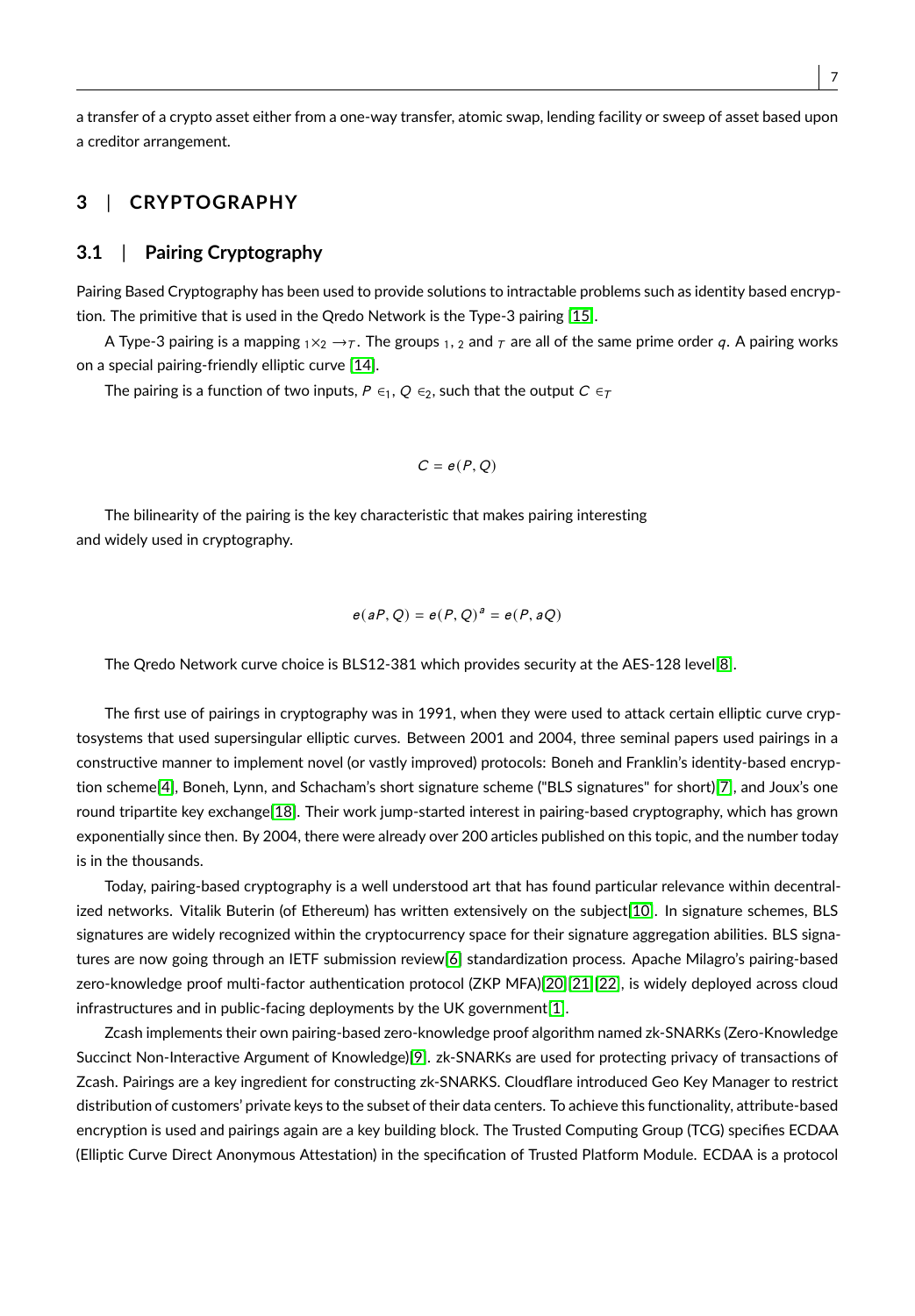for proving the attestation held by a Trusted Platform Module (TPM) to a verifier without revealing the attestation held by that TPM. Pairing cryptography is used for constructing ECDAA. FIDO Alliance and W3C have also published ECDAA algorithms similar to TCG.

The Qredo Network makes extensive use of BLS signatures as detailed in Section [4.1.](#page-8-0)

#### **3.2** | **Paillier Cryptosystem**

The Paillier Cryptosystem<sup>[4](#page-7-0)</sup> is a public key cryptosystem based on integer factorization and the DLOG problem. It encrypts plaintexts in **Z**<sub>n</sub> to cyphertexts in **Z**<sub>n</sub>2, where *n* is of the form *pq* for *p* and *q* primes. Moreover, it is an additive and multiplicative homomorphic cryptosystem. In particular for any  $a, b, c \in \mathbb{Z}_n$  it holds that  $E(a) \cdot E(b) =$  $E(a + b) \text{ mod } n^2$  and  $E(a)^c = E(ac) \text{ mod } n^2$ .

The scheme uses the integer factorization trapdoor to generate keypairs  $SK = \lambda = \phi(n) = (p - 1)(q - 1)$  and  $PK = (g, n)$ , where  $g \in \mathbb{Z}_n^2$  has an element with order k a nonzero multiple of n. To encrypt the plaintext  $m \in \mathbb{Z}_n$  a random  $r \in \mathsf{Z}_{n^2}$  is generated and  $m$  is then encrypted as

$$
c = g^m \cdot r^n \bmod n^2.
$$

While the decryption of a  $c \in \mathsf{Z}_{n^2}$  works as follows

$$
m = \frac{(c^{\lambda} \bmod n^2) + 1}{n} \cdot \lambda^{-1} \bmod n.
$$

The Qredo Network makes extensive use of the Paillier Cryptosystem as it utilized in both its MPC Protocol and the Threshold Decryption scheme which are employed by the MPC Nodes as described in Section [4.3](#page-10-0) and Section [4.4.](#page-12-0)

#### **3.3** | **Post-Quantum Cryptography**

The security of almost all public-key cryptosystems in use today relies on computational assumptions such as the Integer Factorization (IF) and Discrete Logarithm (DL) problems as the foundation of their security. These are problems that today's classical computers cannot solve. In 1994, Shor[\[24\]](#page-20-2) showed that both IF and DL problems are easy to solve on a quantum computer, based on the laws of quantum physics. As a consequence, almost all currently deployed public-key cryptosystems will become completely insecure if quantum computers become a practical reality.

According to NIST in its Report on Post-Quantum Cryptography[\[11\]](#page-19-15): "It will take significant effort to ensure a smooth and secure migration from the current widely used cryptosystems to their quantum computing resistant counterparts. Therefore, regardless of whether we can estimate the exact time of the arrival of the quantum computing era, we must begin now to prepare our information security systems to be able to resist quantum computing."

Most experts have a range of quantum computing strong enough to crack today's cryptosystems being on the horizon anywhere from five to twenty years. It should also be stated that quantum computation only speeds up a brute-force key search by a factor of a square root, so any symmetric algorithm can be made secure against a quantum computer by doubling the key length, i.e., take AES from 128 bits to 256.

The Qredo Network uses post-quantum cryptography in its Encrypted Envelope format, as detailed in Section

<span id="page-7-0"></span><sup>4</sup>https://en.wikipedia.org/wiki/Paillier\_cryptosystem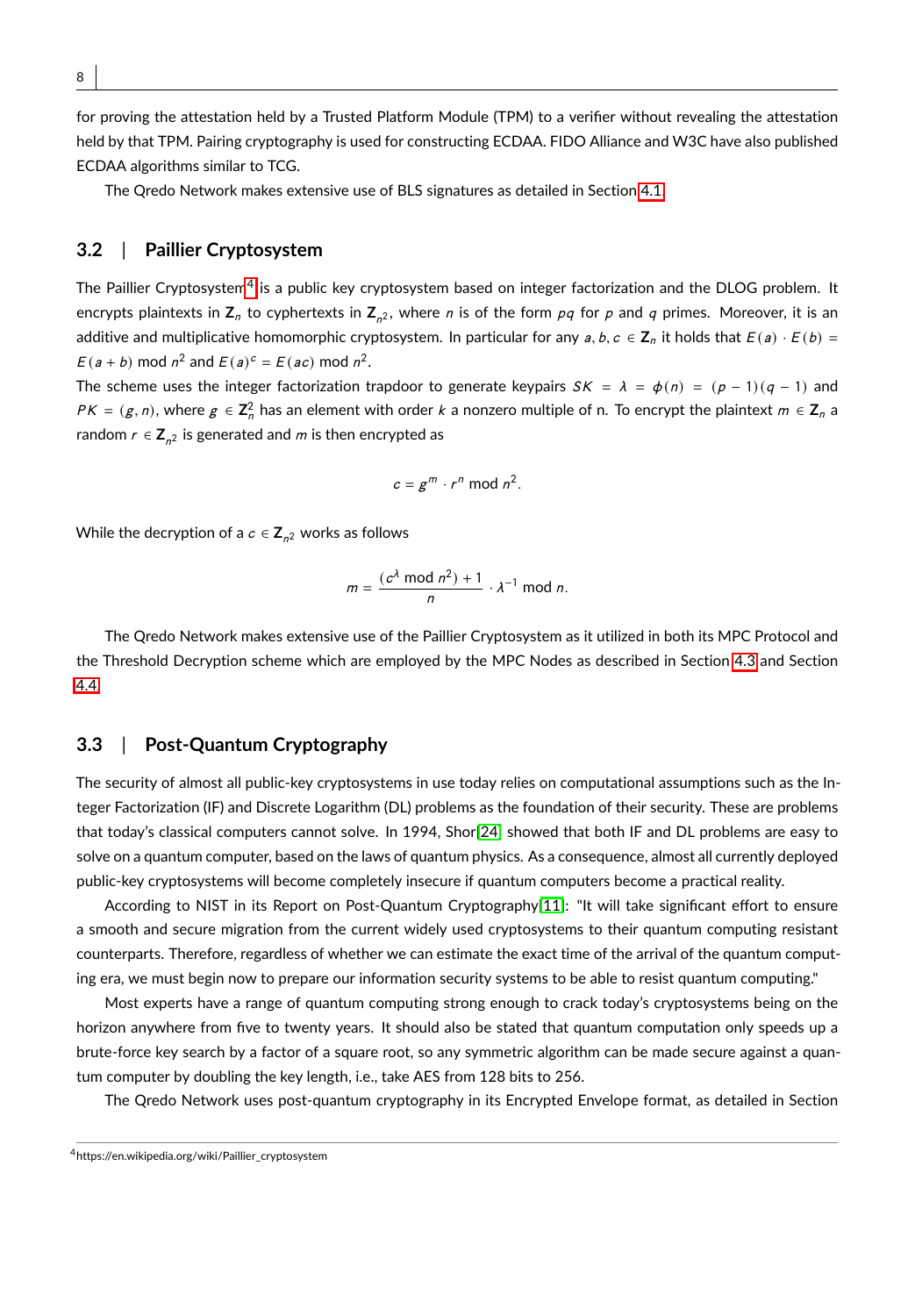[4.5.](#page-14-0)

## **3.4** | **Multi-Party Computation (MPC)**

Multi-party computation (MPC) is a branch of cryptography which deals with scenarios of multiple distrustful parties performing a single computation. There is a vast amount of recent research into applying MPC techniques to digital signing, with immediate applications to securing crypto assets.

MPC can be used to provide a threshold signature functionality in the following way:

1. Several parties follow a specific protocol to generate multiple independent secrets, which are never shared.

2. These secrets are used in another protocol to produce a public key, and if the protocol continues, a single digital signature.

The simplest, yet arguably most useful application of MPC signing is 2-of-2 threshold scheme from[\[16\]](#page-19-16), where a single wallet address containing crypto assets is controlled by two secrets, both of which are required to produce a signature. On a first attempt to instantiate such a scheme one might envision splitting a private key into parts (using Shamir Secret Sharing Scheme[\[23\]](#page-20-3), for instance) and recombining them on each signing attempt. An important distinction of MPC signing, however, is that private key is never instantiated explicitly. By not ever generating the private key into one whole form under the control of one actor, the security of systems exercising custodial responsibility over crypto assets can increase by orders of magnitude.

In short, the defining feature of MPC signing is that the private key never has to be reconstructed in order to generate a public key, or a digital signature. The secrets held by a participant in the MPC protocol that are necessary to run the MPC protocol are much less sensitive than a raw private key in a sense that they are not, taken has a whole, self-sufficient to reproduce a signature which enables spending or moving crypto assets. In the case these secrets are compromised by an attacker, these client secrets are of no use as an attacker is unable to produce a valid signature with them.

## **4** | **CRYPTOGRAPHIC PROTOCOLS OVERVIEW**

#### <span id="page-8-0"></span>**4.1** | **BLS Signatures**

BLS Signatures[\[7\]](#page-19-8) are a short signature scheme based on the computational Diffie-Hellman assumption on certain elliptic and hyper-elliptic curves ("BLS Signatures"). The BLS signature (Boneh-Lynn-Shacham) scheme makes use of PBC to generate very short signatures that can be just the x coordinate of a point P  $\epsilon_1$ . Working in an elliptic curve group provides some defense against index calculus attacks (with the caveat that such attacks are still possible in the target group  $G_T$  of the pairing), allowing shorter signatures than other systems for similar levels of security. BLS signatures have become the subject of much work as they are seen as a possible way forward to solve privacy issues within cryptocurrencies through a process of signature aggregation. The Qredo Network makes extensive use of BLS Signatures. The Qredo Network implements from[\[3\]](#page-19-3) a multi-signature with public-key aggregation scheme overlay with an M-of-N Threshold Scheme as the basis for collecting accountable signatures from Custodians which demonstrate an granting of approval over the transfer, swap or loan of a crypto asset.

In a simple example, given a secret key sk, a public key  $pk = g^{Sk}$ , a message m, a hashing-into-the-curve function  $H$ , and a bilinear pairing  $e$ :

• Key Generation: sk is a random integer over the field,  $pk = g^{Sk}$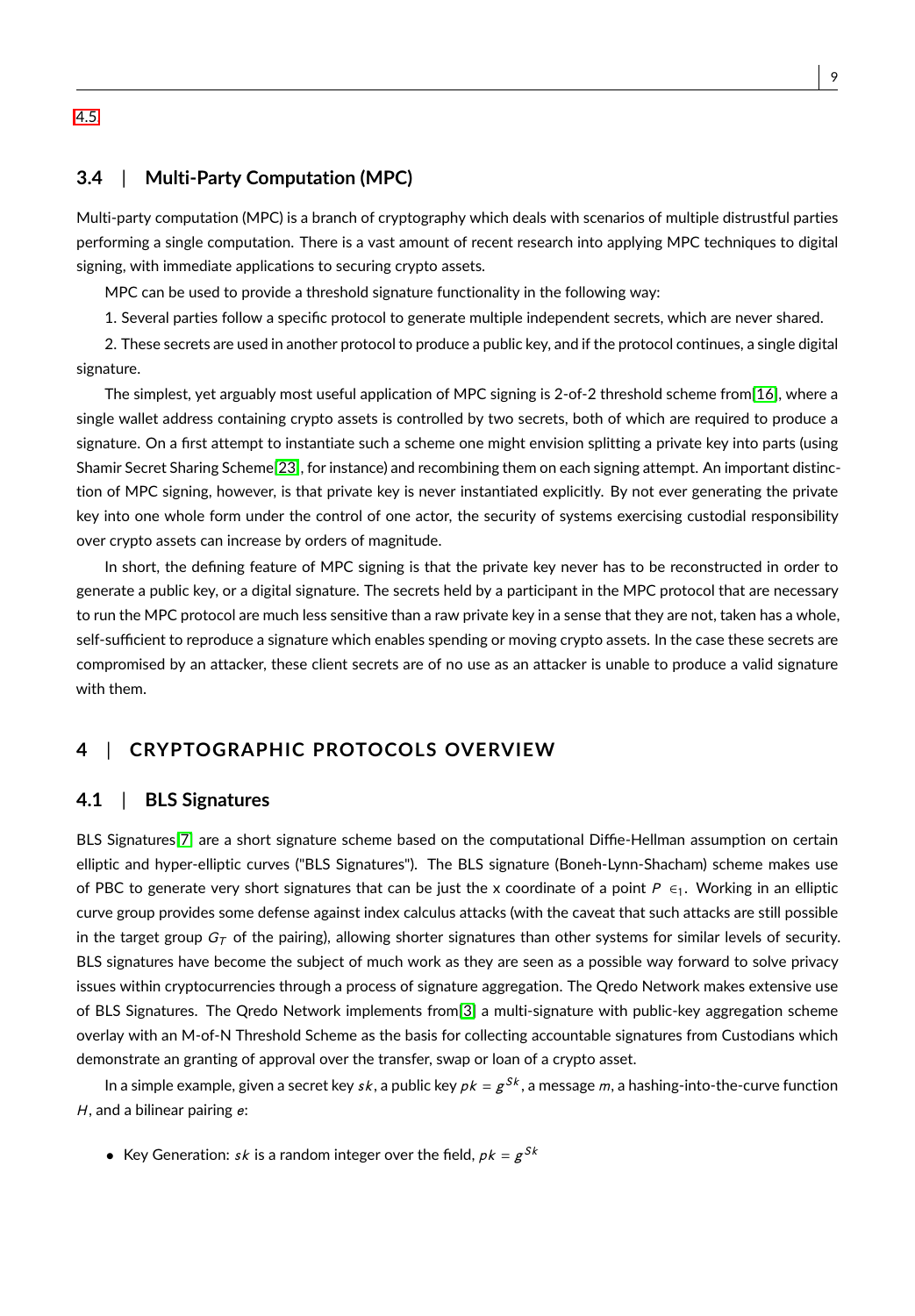- 10
- Signature:  $S = H(m)^{sk}$
- Verify:  $e(H(m), pk) = e(S, g)$

Biliniarity is evident as the signature:

$$
e(H(m),pk) = e\Big(H(m),g^{sk}\Big) = e(H(m),g)^{sk} == e\Big(H(m)^{sk},g\Big) = e(S,g)
$$

but is also unique and deterministic, something missing from ECDSA.

#### **4.1.1** | **BLS MSP Scheme**

In June of 2018 Dan Boneh, Manu Drijvers and Gregory Neven published[\[3\]](#page-19-3) that constructs a pairing-based multisignature scheme with public-key aggregation  $MSP$  based on BLS signatures with formal security proof. The scheme is secure in the public key model and assumes the hash functions  $H_0: \{0, 1\}^* \to \mathbb{G}_2$  and  $H_1: \{0, 1\}^* \to \mathbb{Z}_q$ . This scheme is used as the foundation method of aggregation of signatures and public keys resident within messages on the Qredo Network blockchain.

#### **4.2** | **Supersingular Isogeny Key Encapsulation**

Supersingular Isogeny Diffie–Hellman key exchange (SIDH) and the key encapsulation protocol, SIKE<sup>[5](#page-9-0)</sup> (derived from SIDH)[\[19\]](#page-19-17), are post-quantum cryptographic algorithms used to establish a secret key between two parties over an otherwise insecure communications channel. SIKE boasts one of the smallest key sizes of all post-quantum key encapsulations; with compression, SIKE uses 2688-bit public keys at a 128-bit quantum security level.

Since it is the only post-quantum cryptography protocol which is constructed on elliptic curves, hybrid cryptography protocols can be derived from SIKE and classical elliptic curve cryptography (ECC) to make the transition towards post-quantum cryptography more convenient and practical.

SIKE is in the round two finalist category of the NIST Post Quantum Cryptography Standardization competition and the cryptographic community is confident that it will be standardized.

A key encapsulation mechanism (KEM) is a set of three algorithms:

- key generation (KeyGen)
- encapsulation (Encaps)
- decapsulation (Decaps)

and a defined key space, where

- KeyGen(): returns a public and a secret key  $(pk, sk)$
- Encaps( $pk$ ): takes pk as input and outputs ciphertext c and a key K from the key space.
- Decaps( $sk, c$ ): takes  $sk$  and  $c$  as input, and returns a key K or ERROR. K is called the session key.

<span id="page-9-0"></span><sup>5</sup>[Supersingular Isogeny Key Encapsulation - NIST Submission](https://sike.org/)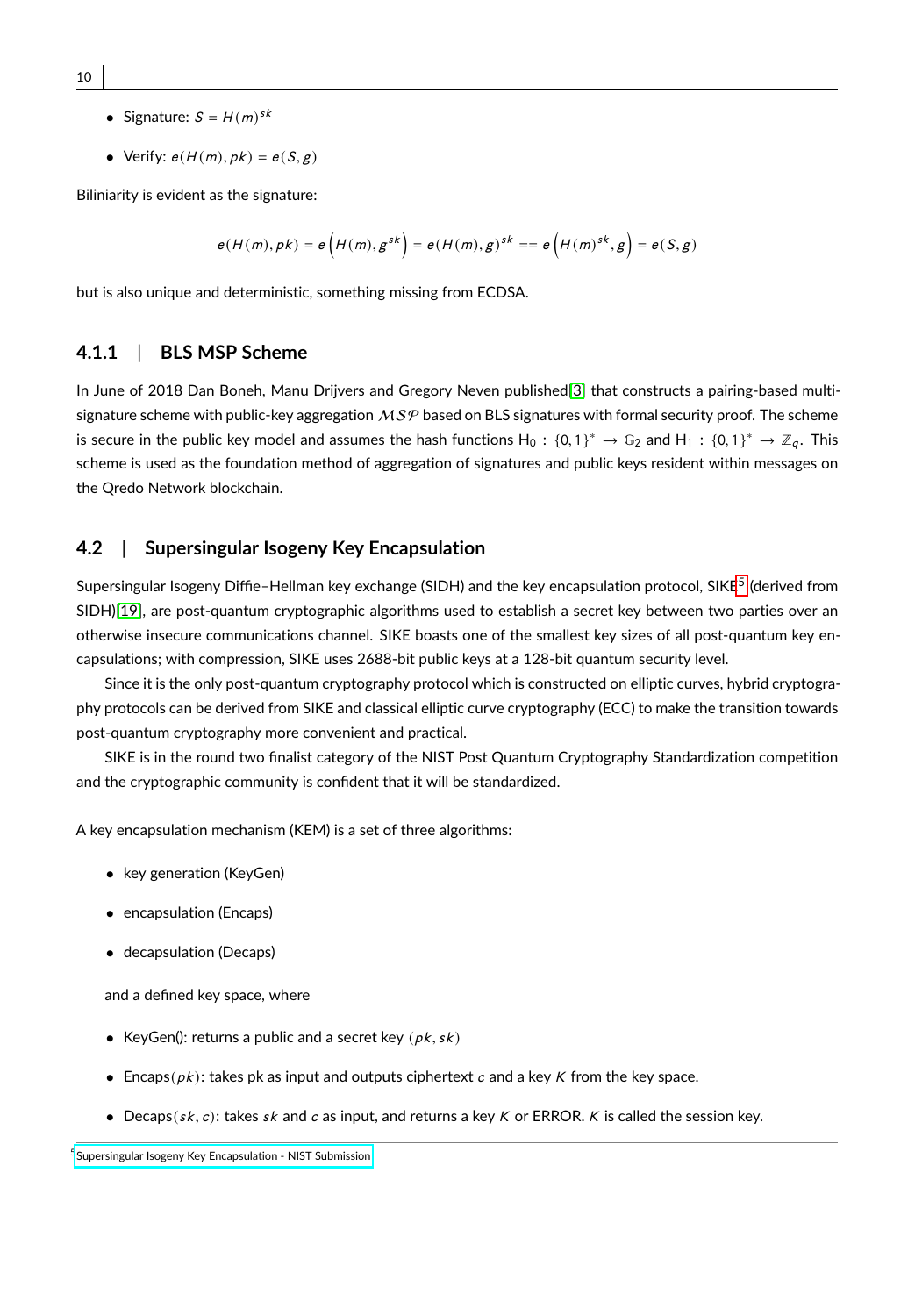SIKE uses Hofheinz transformation on SIDH to achieve CCA security. Let  $p = 2^{e} \cdot 3^{e_3} - 1$ , and let E be a supersingular elliptic curve defined over a field of characteristic  $\rho.$   $E$  can also be defined over  $\mathbb{F}_{\rho^2}$  up to its isomorphism. An isogeny  $\phi : E \to E'$  is a non-constant map from E to E'.

An isogeny map is defined by its degree and kernel. The degree of an isogeny is its degree as morphism. An isogeny with degree  $\ell$  map is called  $\ell$ -isogeny. Let G be a subgroup of points on E which contains  $\ell + 1$  cyclic subgroups of order  $\ell$ . This subgroup is the torsion group  $E[\ell]$  and each element of this group is corresponding to an isogeny of degree  $\ell$ ; accordingly, an isogeny also can be identified by  $G$ , i.e., the kernel of isogeny.

This section provides a brief presentation of the SIKE protocol. We refer readers to [\[12\]](#page-19-18) and [\[13\]](#page-19-19) for more detailed explanation of the supersingular isogeny problem and the base key-exchange protocol which the SIKE is constructed upon.

The Qredo Network implements SIKE for key encapsulation utilized through the Encrypted Envelope format (covered in Section [4.5\)](#page-14-0).

#### <span id="page-10-0"></span>**4.3** | **Multi-Party Computation Protocol with Trustless Setup**

In 2018 Rosario Gennaro and Steven Goldfeder published[\[16\]](#page-19-16) which outlined a threshold signature scheme to enable distributed digital signature generation among  $n$  players such that any subgroup of size  $t + 1$  can sign, whereas any group with  $t$  or few players cannot. Many cryptographic frameworks for MPC leave the setup of the key material to a trusted dealer, an external party assumed to be trusted by all players. Relying on a trusted dealer is not an ideal situation to instantiate either an MPC protocol or a Threshold Decryption scheme. Simply stated, the trusted dealer could be compromised from the outset, and the entire paradigm is then compromised. Qredo Network implements 'trustless' schemes for both its Multi-Party Computation and Threshold Decryption schemes.

In regards to digital assets, a multi-party computation (MPC) protocol based on a threshold signature scheme enables n parties to share the power to issue digital signatures under a single public key. Generally, the goal is to produce signatures that are compatible with an existing centralized signature scheme. In a threshold scheme the key generation and signature algorithm are replaced by a communication protocol between the parties, but the verification algorithm remains identical to the verification of a signature issued by a centralized party. The Qredo Network utilizes this multi-party computation (MPC) protocol to produce signatures through the interaction of the MPC Nodes that are responsible for the running the multi-party computation protocol specifically. The advantage of this instantiation of MPC is that it is 'trustless', meaning no centralized dealer is required to setup the protocol, and hence create a security vulnerability. The MPC protocol outlined in[\[16\]](#page-19-16) makes use of the Paillier Cryptosystem. It allows n players to generate an ECDSA public key  $PK$  and secret shares  $w_i$  for said key in a trustless setup.

Any group of t players can pool their resources together to issue an ECDSA digital signature the verifies under PK, without revealing any information about the shares  $w_i$ . For the trustless setup, each player generates a  $(t, n)$  SSS<br>  $(j, x_{i,j})$  for a random value  $u_i$  and the shares are distributed among the players. Each player combines the received shares, obtaining a share  $w_i$  for a  $(t, n)$  SSS of  $x = \sum_{i=1}^n u_i$ . The public key  $PK = x.G$  is easily computed by broadcasting the values  $u_i$ . G and combining them. The SSS shares  $w_i$  can easily be converted to additive shares using the appropriate Lagrange coefficients when  $t$  players decide to issue a signature. The signature scheme for a message with hash m can be split into two logical blocks, tied to the two components of an ECDSA signature  $S = (r, s)$ . The first part aims to agree on a  $R = k^{-1} \cdot G$ , where  $k = \sum_{i=1}^{t} k_i$  for random  $k_i \in \mathbb{Z}_q$  chosen by each player. This is achieved by masking k with a random  $\gamma = \sum_{i=1}^{t} \gamma_i$ , as  $k\gamma = \sum_{i,j=1}^{t} k_i \gamma_j$ . The terms where  $i = j$  can be easily computed by each player. As for the mixed products  $k_i \gamma_j$ , they are converted to a sum of two shares  $\alpha_{i,j}, \beta_{i,j}$  using the Multiplicative to  $\mathbf{r}_i$ Additive (MtA) share conversion protocol detailed in the next section. This conversion allows each player to combine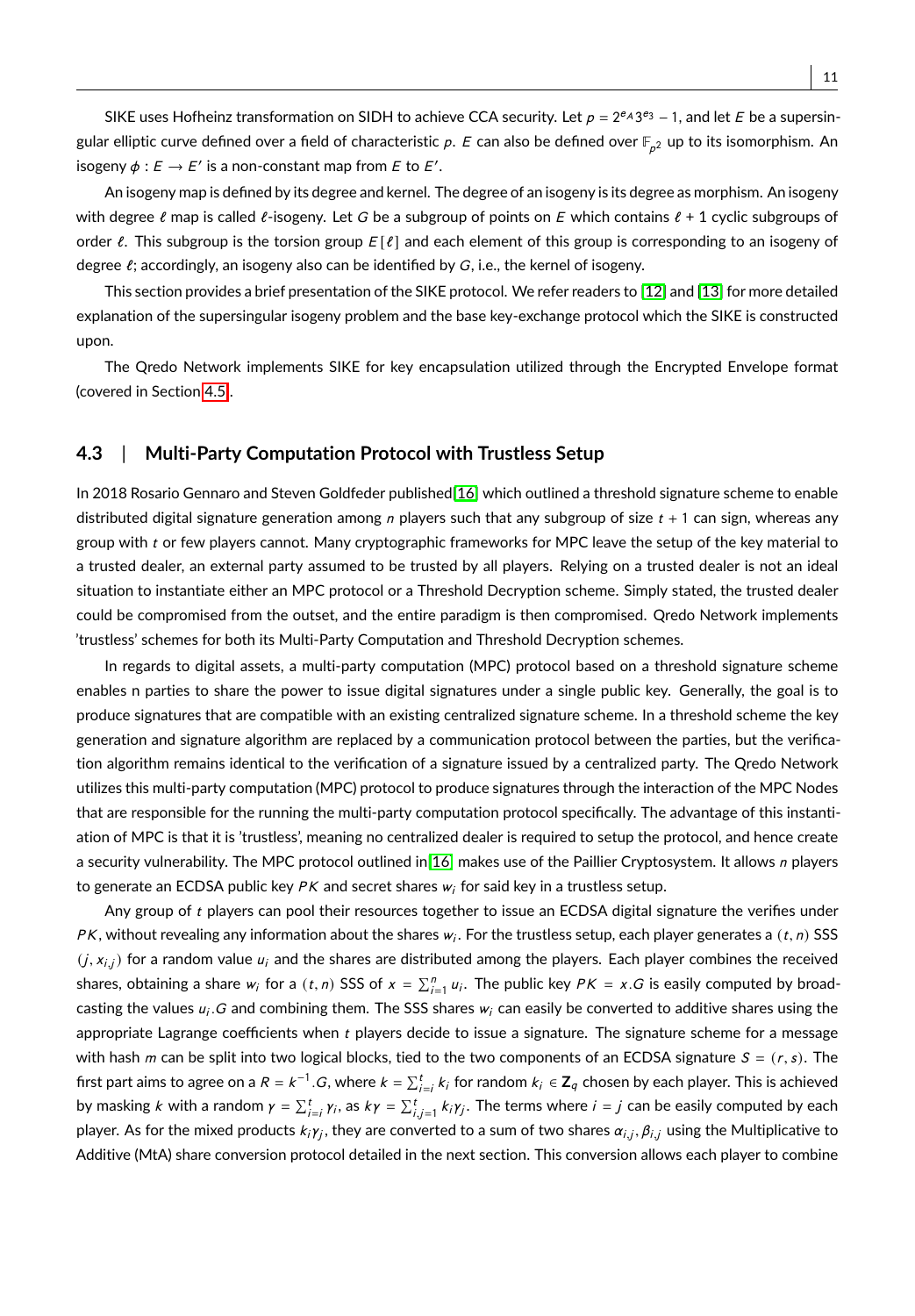<span id="page-11-0"></span>

#### TABLE 1 MtA

its  $k_i \gamma_i$  term and the  $\alpha_{i,j}, \beta_{j,i}$  terms to an additive share of  $k \gamma$  which can be broadcast without leaking any information about the  $k_i$  and  $\gamma_i$ . Now, the players share  $\gamma_i$  G and combine these values to compute γ.G. The final value for R can<br>. be computed as  $(k\gamma)^{-1}$ . $(\gamma. G)' = k^{-1}$ .G. The component r for the signature is simply  $R_x$  mod q.

The aim of the second part is to agree on  $s = k(m + rx) = km + r(kx)$ . Note that m and r are known to each player and  $k$  can be broken down into its shares  $k_i$ , allowing each player to compute a share for  $km$  simply as  $k_i m$ . Agreeing on a  $k \times$  is slightly more challenging, but it can be achieved using the same technique used above to compute  $ky$ . It is enough to use the shares for x instead of the ones for y. Using this procedure each player can compute an additive share for  $k \times$  and add it to the already computed  $k_i m$  to compute its complete signature share. The final value of s can thus be computed as a sum of the players shares, completing the signature  $S = (r, s)$ . If the signature is valid for the public key agreed above the protocols terminates successfully.

#### **4.3.1** | **Multiplicative to Additive (MtA)**

The Multiplicative to Additive share conversion protocol converts two multiplicative shares  $a, b \in \mathbb{Z}_q$  to two additive shares  $\alpha, \beta \in \mathbb{Z}_q$  s.t.  $ab = \alpha + \beta$ . The scheme uses any homomorphic encryption scheme, such as the Paillier cryptosystem, as its base building block.

Let Alice and Bob be the actors holding, respectively,  $a$  and  $b$ . Let  $E_A$  be the Paillier encryption using Alice public key. Alice initiates the protocol by encrypting her share as  $c_A = E_A(a)$  and sending it to Bob. Bob chooses a random  $\beta \in \mathsf{Z}_n$ , computes  $c_B = c_A^b \cdot E_A(-\beta) = E_A(a b - \beta)$  and sends  $c_B$  back to Alice. In the final step Alice decrypts  $c_B$  and sets  $\alpha = D_A(c_B)$  (see Table [1\)](#page-11-0).

It's worth pointing out that  $\alpha + \beta = ab - \beta + \beta = ab \mod n$ . The equality holds If a and b are small enough for ab to be less than n.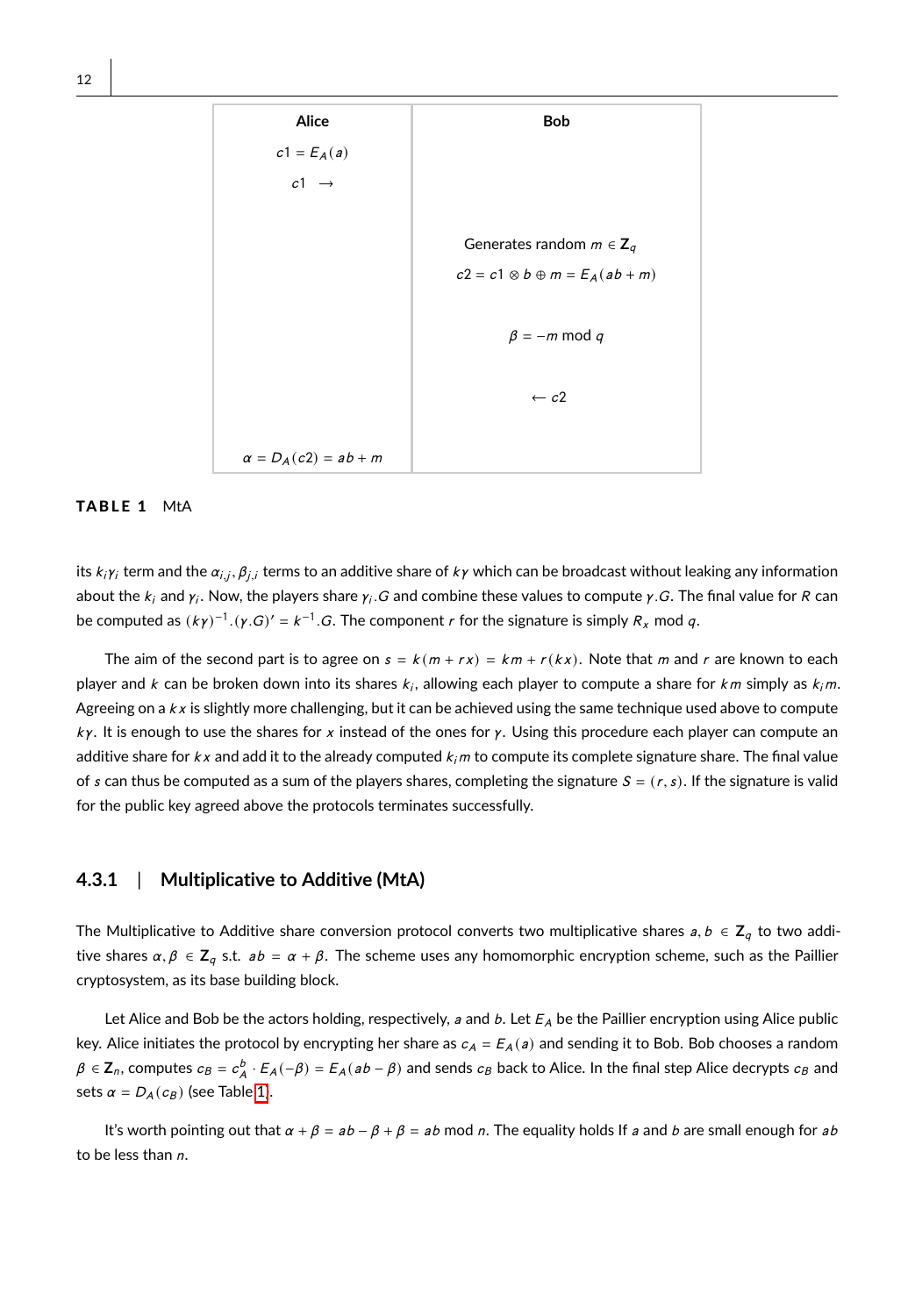#### <span id="page-12-0"></span>**4.4** | **Threshold Decryption with Trustless Setup**

Threshold decryption in a public key cryptosystem with  $n$  parties means a minimal number of parties is required to decrypt a ciphertext and excludes the situation where a single party (holding the decryption key) is able to decrypt all sensitive information.

The Paillier Cryptosystem can be adapted to achieve  $(t, n)$  threshold decryption, where each of the n players receives a share of a private key, so that  $t$  players can pool their resources to decrypt a ciphertext without leaking any information about the shares. For the sake of simplicity this section presents the scheme with a trusted dealer setup. The next section will introduce a 'trustless' setup, which removes the risk of a compromised trusted dealer. The trusted dealer generates a random  $\beta \in \mathbb{Z}_n$  and a  $(t, n)$  Shamir Secret Sharing of  $\lambda \beta \in \mathbb{Z}_{n^2}$ , adding  $\theta = \lambda \beta$  mod *n* to the public key. To decrypt a ciphertext  $c$ , the players compute the Lagrange coefficients to convert their SSS shares to an additive  $(t, t)$  secret sharing. Instead of applying the coefficients directly to the shares  $s_i$ , they apply them to the  $c_i^s$ , computing  $c^{\lambda\beta}.$  The plaintext is computed as in the scheme presented above, with the caveat of substituting  $c^\lambda$  with  $c^{\lambda\beta}$  and  $\lambda^{-1}$  with  $\theta^{-1}$ 

The Threshold Decryption scheme can be modified to have a trustless setup. This section only contains a brief overview of the steps. For the full details we refer to [\[25\]](#page-20-4).

The first step in this setup is to generate the biprime  $n$  for the factorization trapdoor. The players generate SSS for random numbers  $p_i$  and  $q_i$  and each player combines the received shares, computing a SSS for the full p and q. The shares for these two SSS can be multiplied together to compute a 2t SSS of n, which can be safely revealed so n can be tested for biprimality. The second step is to compute the shares for an SSS of  $\lambda$  from the shares for p and q and to generate an SSS for a random  $\beta$  in the same way the SSS for p or q were generated. Each player multiplies their shares to compute a 2t share of the private key  $\lambda\beta$  and then reduces this share modulo n to compute a 2t share of the public key. Finally, the public key share are broadcast and the public key is reconstructed.

The Qredo Network utilizes this threshold decryption scheme to secure the MPC Client Node or MPC Server Node secrets mentioned in Section 2. The scheme requires least two sets of the total deployed class of MPC Nodes (Client or Server) and those nodes must be from the same class. The scheme secures the MPC Node's sets of secrets necessary (secured across a shared storage layer) to run the MPC protocol to generate public keys or signatures over wallets containing crypto assets using the threshold decryption scheme from Section [4.4.](#page-12-0) Each MPC Node in the subsets are physically isolated from the other and communicate over private links. When they become instantiated for the first time collectively on the network, each deployed MPC Node of the same class works collectively to create a shared public key (for encryption) with a private key (for decryption) that can only be created with the cooperation of a threshold of other MPC Nodes in the subset (i.e., at least one other node of its class - Client or Server). This cooperation is only obtained for legitimate requests from Qredo Core Clients that have the Transaction Right as expressed by ownership of the crypto asset, definitively stated on the Qredo Network blockchain.

In simple terms, multiple MPC Nodes need to validate that the request to invoke the MPC protocol comes from the legitimate owner of the crypto asset before any one node can decrypt their respective MPC protocol secrets and primitives necessary for that node to run the MPC protocol. They each do this independently, verifying the state of ownership as declared on-chain, separately interrogating the blockchain as an oracle of recorded ownership of crypto assets. The security consequence being that multiple MPC Nodes of the same class need to be collectively compromised in order to reveal any cryptographic primitives that enable the invocation of the MPC protocol. The individual secrets for each MPC Node necessary to run the threshold decryption scheme are stored in the MPC Node's FIPS 140-2/3 HSM, which are a component of the secured appliance that each MPC Node runs on. Each MPC Node is physically isolated from other MPC Nodes; the MPC Nodes are located in different Tier 4 data centers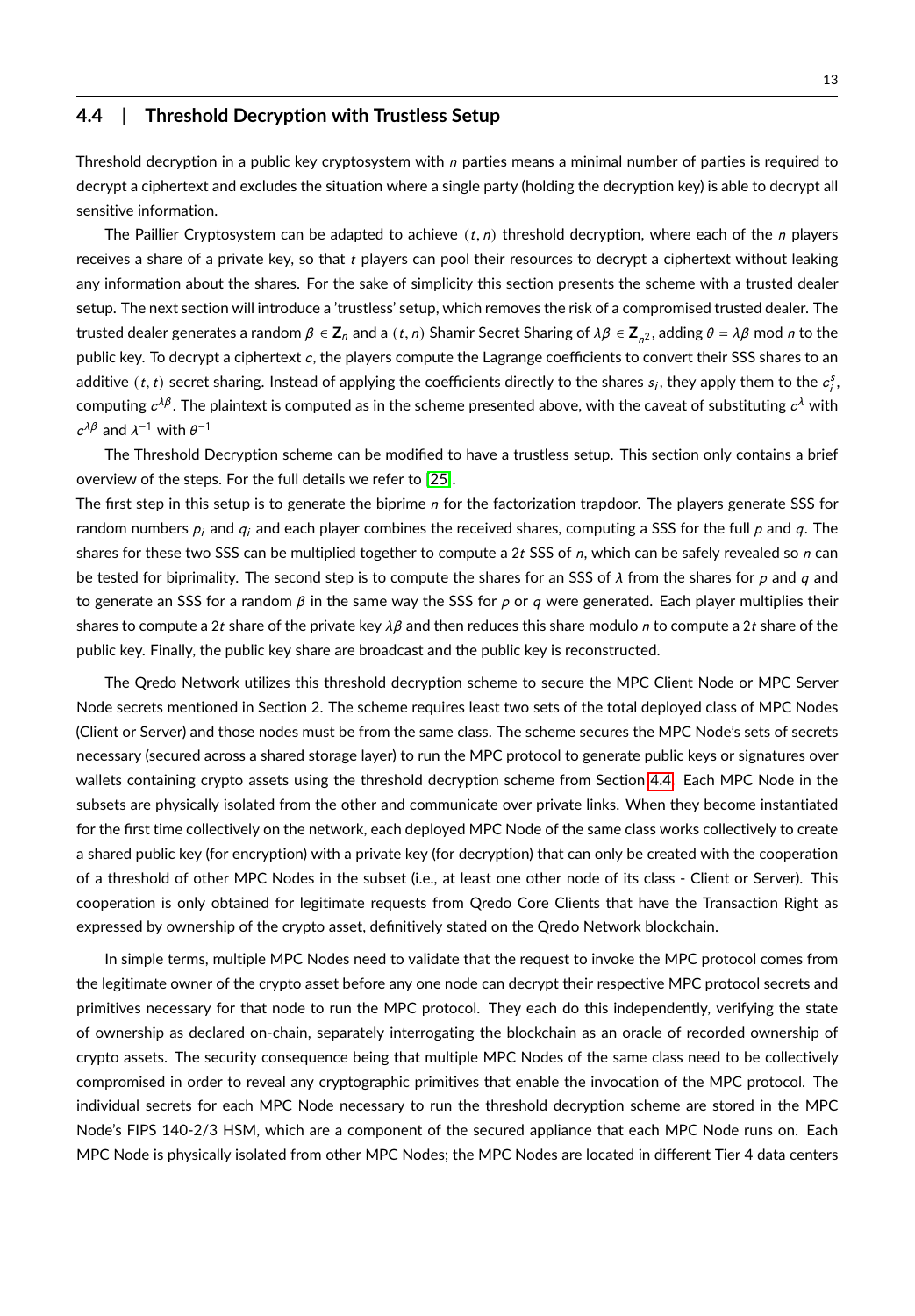who have achieved SOC 3 compliance.



FIGURE 3 MPC Nodes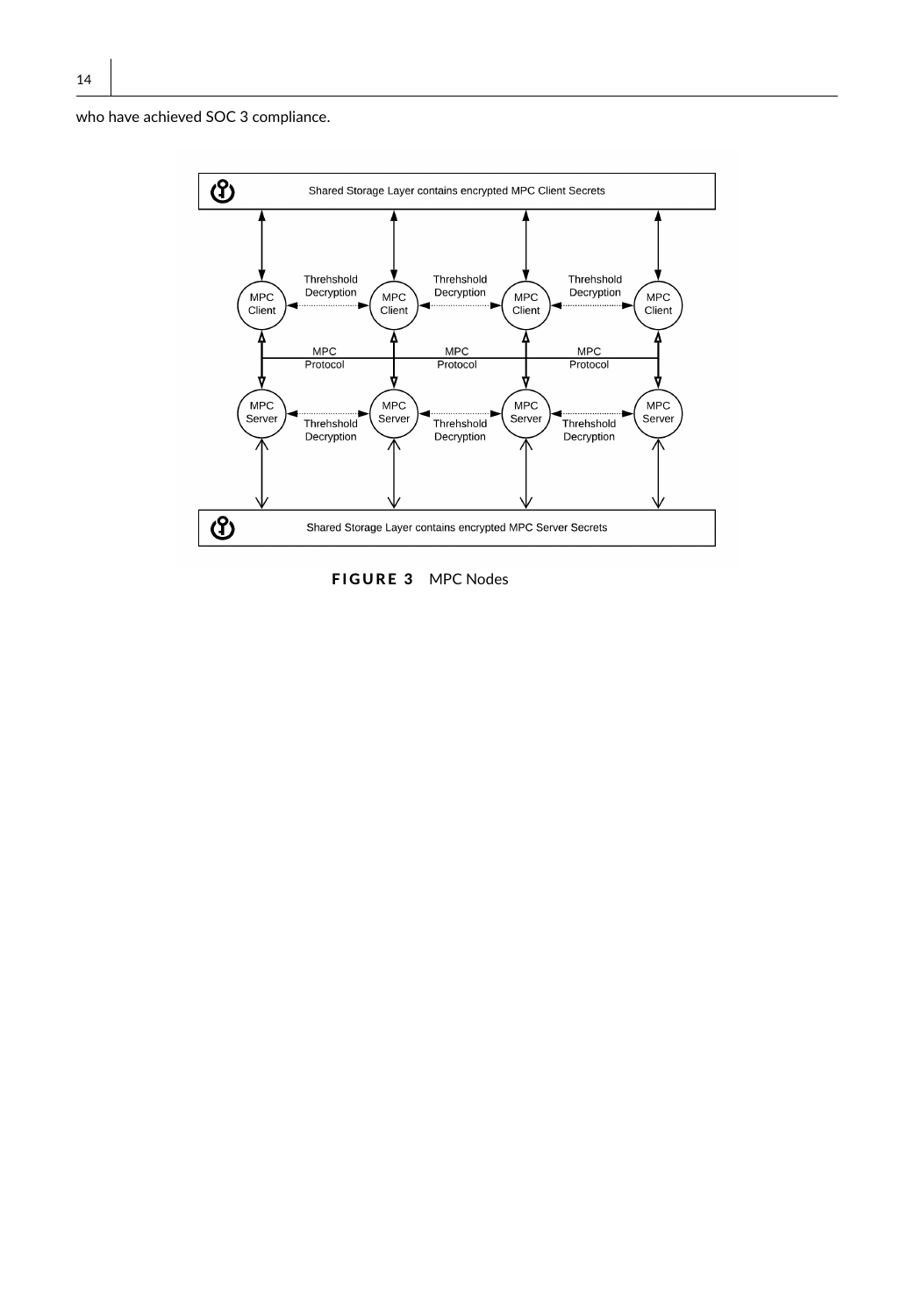## <span id="page-14-0"></span>**4.5** | **Encrypted Envelope**

At its core, taking a cue from RFC 5[6](#page-14-1)52 which describes the Cryptographic Message Syntax<sup>6</sup>, the Encrypted Envelope format is a cut-down version of the above that is designed to deliver the following features:

- Authentication (using encryption key encapsulation)
- Message integrity
- Non-repudiation of origin (using digital signatures)
- Privacy and data security (using AES-256 encryption)

The Encrypted Envelope format utilizes the Protocol Buffer (protobuf) format<sup>[7](#page-14-2)</sup> to serialize the structured data messages that move between Qredo Core Clients in order to validate the identity of a trusted counterparty.

Starting with a plaintext, an AES 256 bit key is randomly generated and used to encrypt the plaintext to ciphertext. For each recipient of the message, the AES key is encapsulated using the recipient's SIKE public key located in their ID Document, which can be found by querying the blockchain using the recipient's Account Code identifier.

Once the AES key is encapsulated, once for each recipient, the message plus encapsulated encryption keys are concatenated together and serialized using protobufs. The resulting binary data is digital signed by the originator of the message using their BLS secret key whose corresponding public key is written into their ID Document. The detached digital signature is concatenated to the existing binary object and the serialized a final time (using protobufs) for transmission to the intended recipients.



FIGURE 4 Encrypted Envelope Format

<span id="page-14-1"></span><sup>6</sup>https://tools.ietf.org/html/rfc5652

<span id="page-14-2"></span><sup>7</sup>Protocol Buffer: https://developers.google.com/protocol-buffers/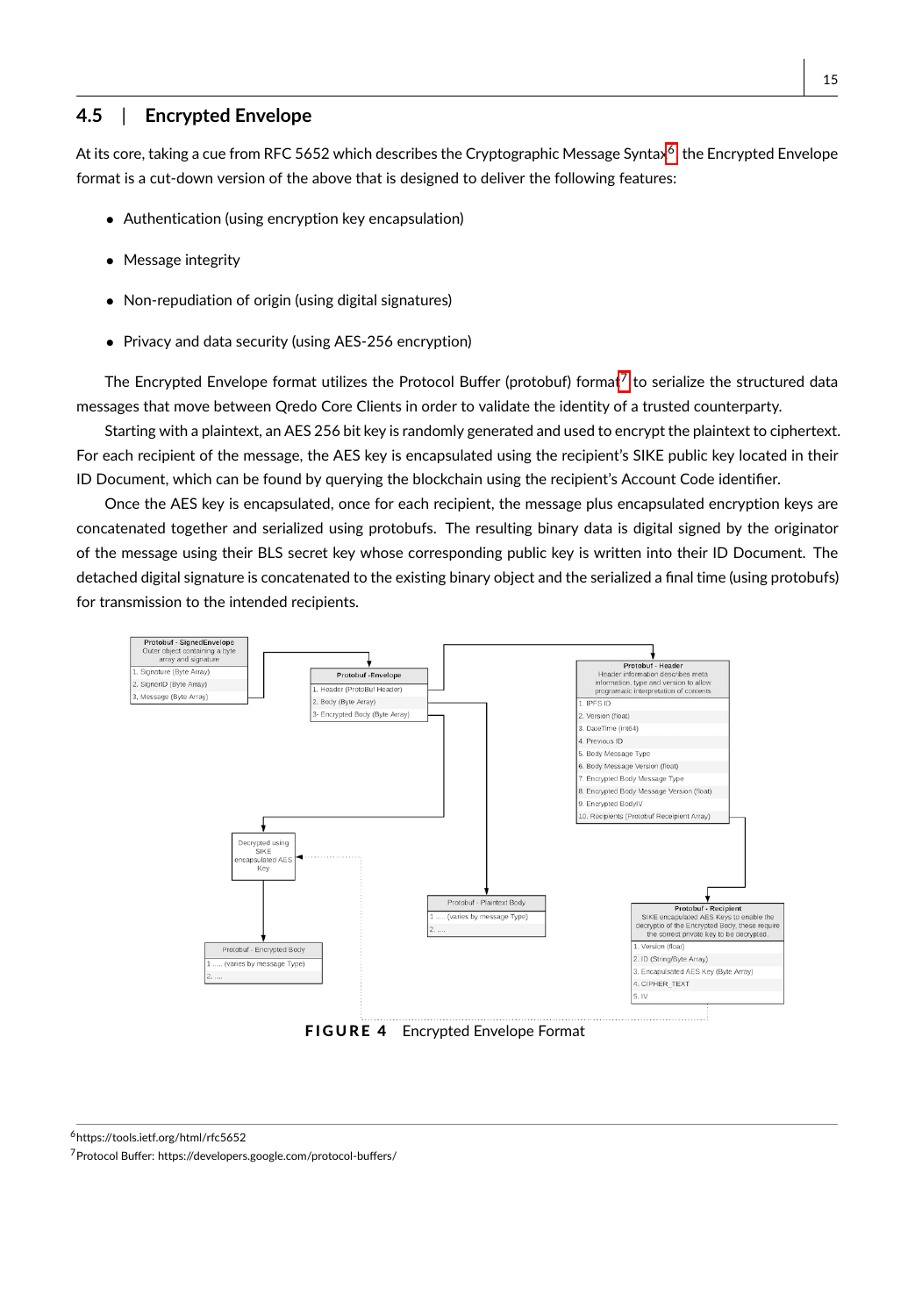## **5** | **OPERATIONS**

## **5.1** | **Initialization and Group Setup**

On the Qredo Network, crypto assets are organized by Funds. This distinction lives inside the organizational framework and logic of the Qredo Core Clients, but does not exist within its blockchain, which only tracks crypto assets and validates statements on chain, and the corresponding digital signatures over those statements, made by actors on the system known only by their Account Codes.

Each Qredo Core Client, upon initialization, creates an ID Document, as covered in [2.1,](#page-5-1) which contains unique BLS and SIKE public keys. The public keys that come from the generated public/private key pairs themselves are generated from a seed value. This enables each actor on the Qredo Network to have their own Account Code, which the SHA-256 hash on the ID Document.

Actors on the Qredo Network can organise themselves into Groups. These groups are represented by an ID document containing the Account Codes of the actors in the group along with their BLS digital signatures that correspond to the BLS public keys found within each actor's individual ID Document. The signatures are necessary to note active participation in the Group.

There are two main groups types: Custodian Groups and Principal Groups. Custodian Groups are a set of individual actors who are prepared to act as Custodians over crypto assets within a Fund on the Qredo Network as described in Section [2.2.](#page-5-2) A Custodian Group ID Document will also contain a threshold statement in addition to Account Codes and signatures of its members. The threshold statement is simply the number of digital signatures required out of the total in the Custodian Group for an action on crypto assets within a Fund to which the Custodian Group is assigned to be recognized as being legitimate by other clients or nodes within the network (ex: 2 out 3).

Principal Groups can also be instantiated which describe which other actors on the network who can take Principal responsibilities over a Fund that enables them to invoke a transfer, atomic swap, or perform some form of collateral pledge or sweep. Other inanimate items can be grouped as well, such as the white list of wallet addresses that a Fund can settle to. All of these groups have their own ID Documents, and have rules governing how these documents are updated.

#### **5.2** | **Qredo Network blockchain**

The Qredo Network blockchain does not have a native token. The Qredo Network blockchain serves as a consensus driven immutable record of asset ownership.

In a simple example illustrated below in Figure 5, Principals operating Qredo Core Clients employ the BLS public key aggregation scheme to declare a desired, open, future state in regards to a crypto asset under their control. As laid out in the example from Section [2,](#page-3-0) a transfer of a crypto asset requires the process to be invoked by the Principal, agreed to by the Beneficiary and approved by the Custodians.

The Principals create aggregated public keys and include them in digitally signed messages created by them declaring the desired future state. Custodians and Beneficiaries complete and finalize the state by digitally signing those same messages created and signed by the Principal initially, in reference to a particular crypto asset. The signatures from all participants in the transaction are aggregated into a few single digital signatures. If the state was completed, the aggregated digital signatures will verify with the aggregated public keys created by the Principal as a part of the Principal's opening messages.

From Figure 5 below, the following will outline a simple example whereby a crypto asset resides in a Fund with a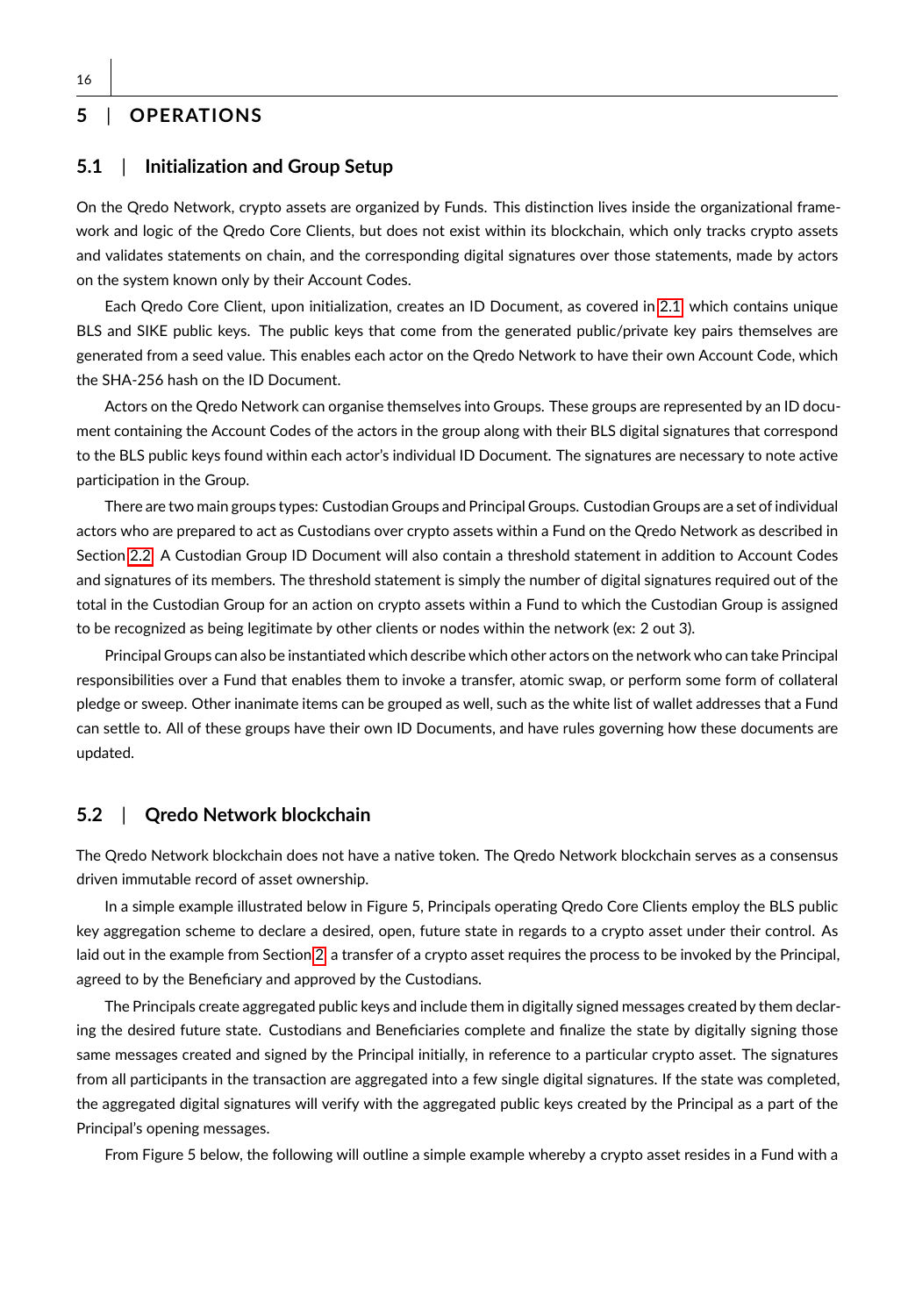Custodian Group which contains two Custodians, and the thresholds of approvals to transfer the crypto asset require that both Custodians agree to the action (2 out of 2 agree). The first step requires the Principal to create a message on chain which declares the following: What specific Custodians, and what threshold of approvals from those Custodians is required in order to complete what action (transfer, atomic swap, collateralize, etc.) regarding a specific crypto asset.

Starting with Message 1 from Figure 5 below, the digitally signed message contains the Asset ID, a list of Custodians, what action they must approve (Transfer), the threshold policy (2 out of 2) and a single aggregated public key labelled Aggregated Public Key 1 in the diagram below. Aggregated Public Key 1 consists of the aggregation of the Principal's public key with an aggregated public key that consists of the two Custodians listed. This action declares to the other nodes on the network exactly which Custodians and how many of them in the group need to digitally sign this message in following messages after the Asset Transfer message is created by the Principal at a later date.

Once the Custodian Setup Message is accepted and confirmed into the blockchain, the Asset ID's corresponding public key created by the MPC Nodes can be used to form a wallet address, and the Principal is enabled to fund the wallet address with crypto assets.

The next process begins when the wallet address is funded, and the Principal wishes to transfer the crypto asset to another counterparty on the Qredo Network. Message 2 is created and digitally signed by the Principal. Message 2 contains an Asset ID, and the Account Code of the Beneficiary of the transfer, and an aggregated public key labelled Aggregated Public Key 2 in the diagram below. Aggregated Public Key 2 consists of the Principal's public key aggregated together with the intended Beneficiary's public key.

The next step falls to the intended Beneficiary who is alerted to the transfer through the Matrix communication protocol. The Beneficiary can inspect the confirmed Asset Transfer Message on chain. Assuming it is acceptable, the Beneficiary duplicates the message and creates its own digital signature over the message contents. It uses its signature over the message and aggregates its signature together with the Principal's signature in the preceding message to create an Aggregated Signature 2. This Aggregated Signature 2 can be verified with Aggregated Public Key 2 as shown in the diagram below. Nodes on the network interrogating the blockchain will confirm this transfer of the crypto asset was accepted by the Beneficiary. However, the nodes on the network will not deem the transfer complete until the Custodians approve it. These are the Custodians referred to in Message 1 described previously.

The Custodians receive requests to approve the transfer over the Matrix communication protocol which includes Proof of Coin. Interrogating the blockchain, they can ascertain which crypto asset is being transferred, and to which Beneficiary. Assuming they approve of the transfer, the Custodians copy the plaintext of Message 1, sign the message and submit it to the network. In Figure 5 below, these are represented as Message 4 and Message 5. With these messages confirmed on the blockchain, other nodes on the network will deem the transfer complete. With that, the Beneficiary named in the transfer becomes the new owner (Principal) of the crypto asset. Depending on the policy over the Fund to which the crypto asset is placed, this enables the new Principal to create a signed settlement message on chain for the MPC Nodes, who, assuming Settlement Custodians approve and the recipient wallet address is whitelisted, will create the necessary transaction on the underlying blockchain. Or, the new Principal is free to custody the crypto asset within the Qredo Network, trade, collateralize, or atomically swap the asset when the opportunity arises.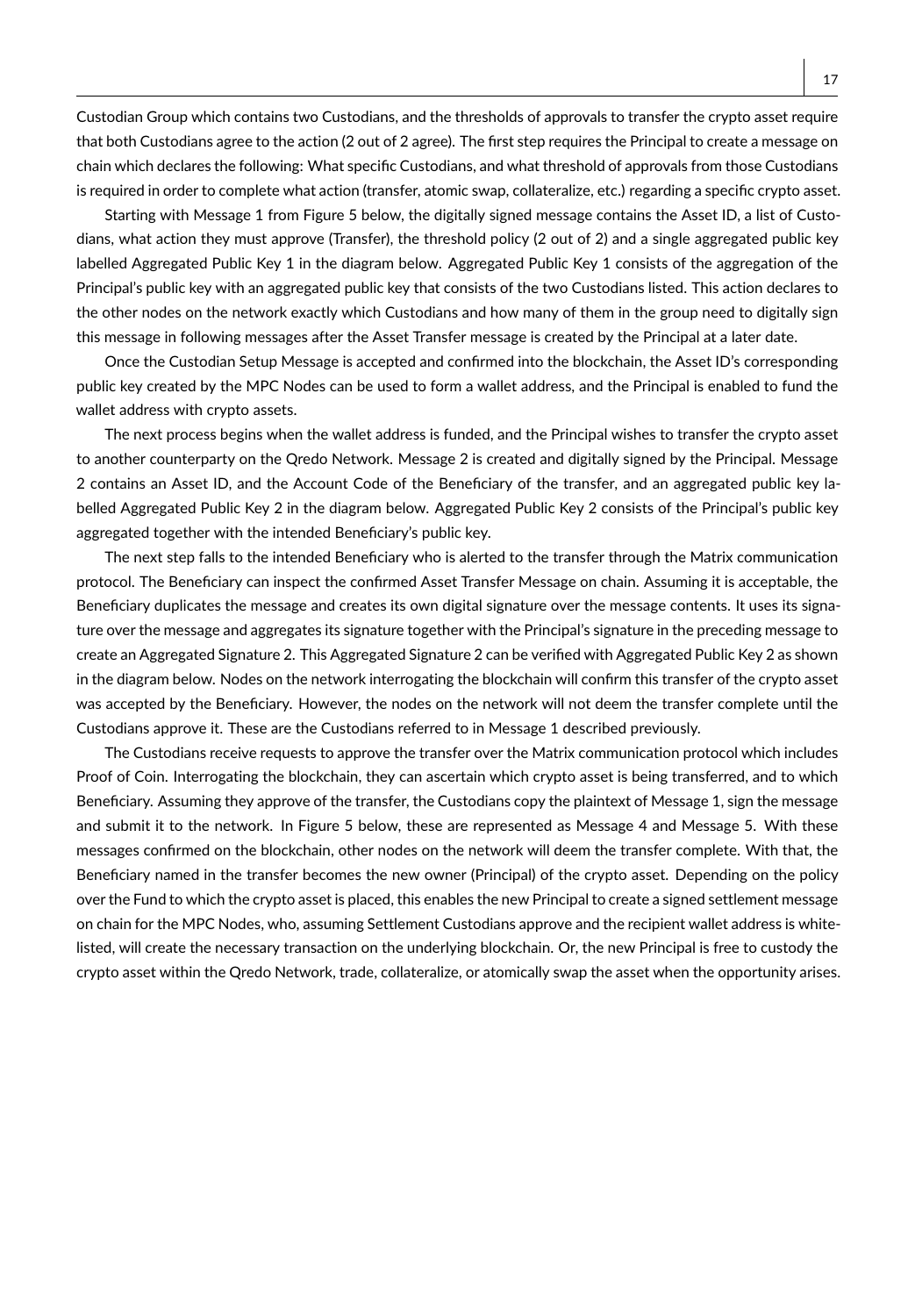

FIGURE 5 Qredo Network blockchain

### **5.2.1** | **In Practice**

In practice, the above example can be condensed into a just a few messages with aggregated public keys and signature. Messages 2,3,4 and 5 can all be concatenated together with one aggregated public key and aggregated signature. The advantage inherent in the BLS signature scheme, signature aggregation, means that all of the information about the lifecycle of the crypto asset held by a Principal can be condensed into two 32-bytes signatures.

Much more complex conditions and financial transactions can be instantiated in a similar simple manner. As an example, a Creditor role can be assigned over a crypto asset, which bypasses the need for Custodians to approve a transfer, and the transfer can be invoked by the Creditor solely. This enables crypto assets to be synthetically held on a Principal's balance sheet, but made available to the Creditor at their discretion. Crypto assets can also have different sets of Custodians, one set for transfer and clearing across the network (Transfer), and another that must approve requests to create transactions on the underlying blockchain (Settlement).

We refer the reader to the Qredo Network documentation website at<https://docs.qredo.network> for detailed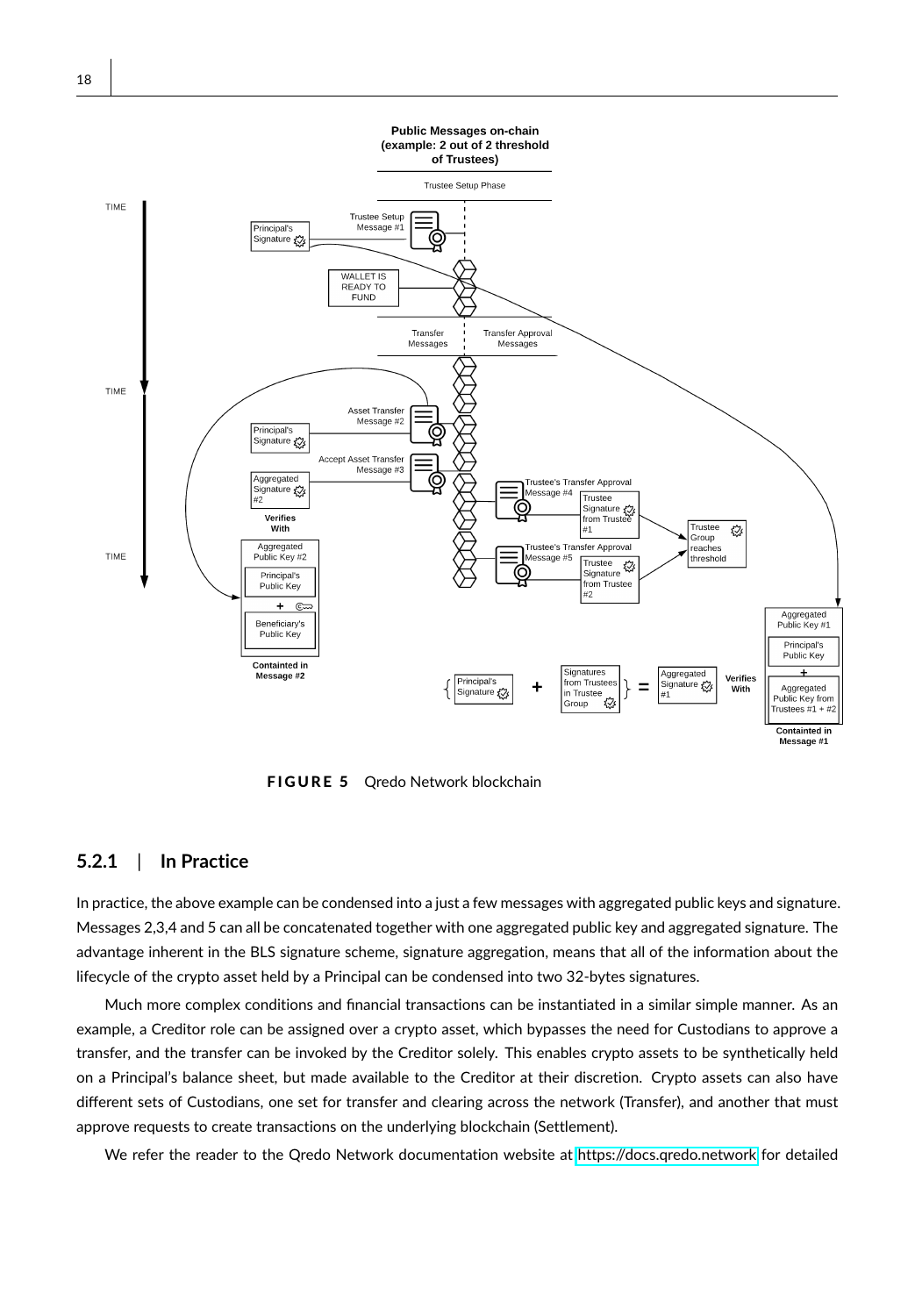information on message types, structure and sequence.

## **6** | **CONCLUSION**

Our decision to build the Qredo Network on top of the open-source freely available (and hence, auditable) components such as Apache Milagro and Tendermint reflects the reality that auditable systems open to source code and peer review have a historical track record of being much more secure than closed source counterparts.

The Qredo Network's long term goals and ambitions are to usher in a new paradigm for crypto asset custody to further the growth of decentralized industries globally. We hope that you the reader will join us in this effort.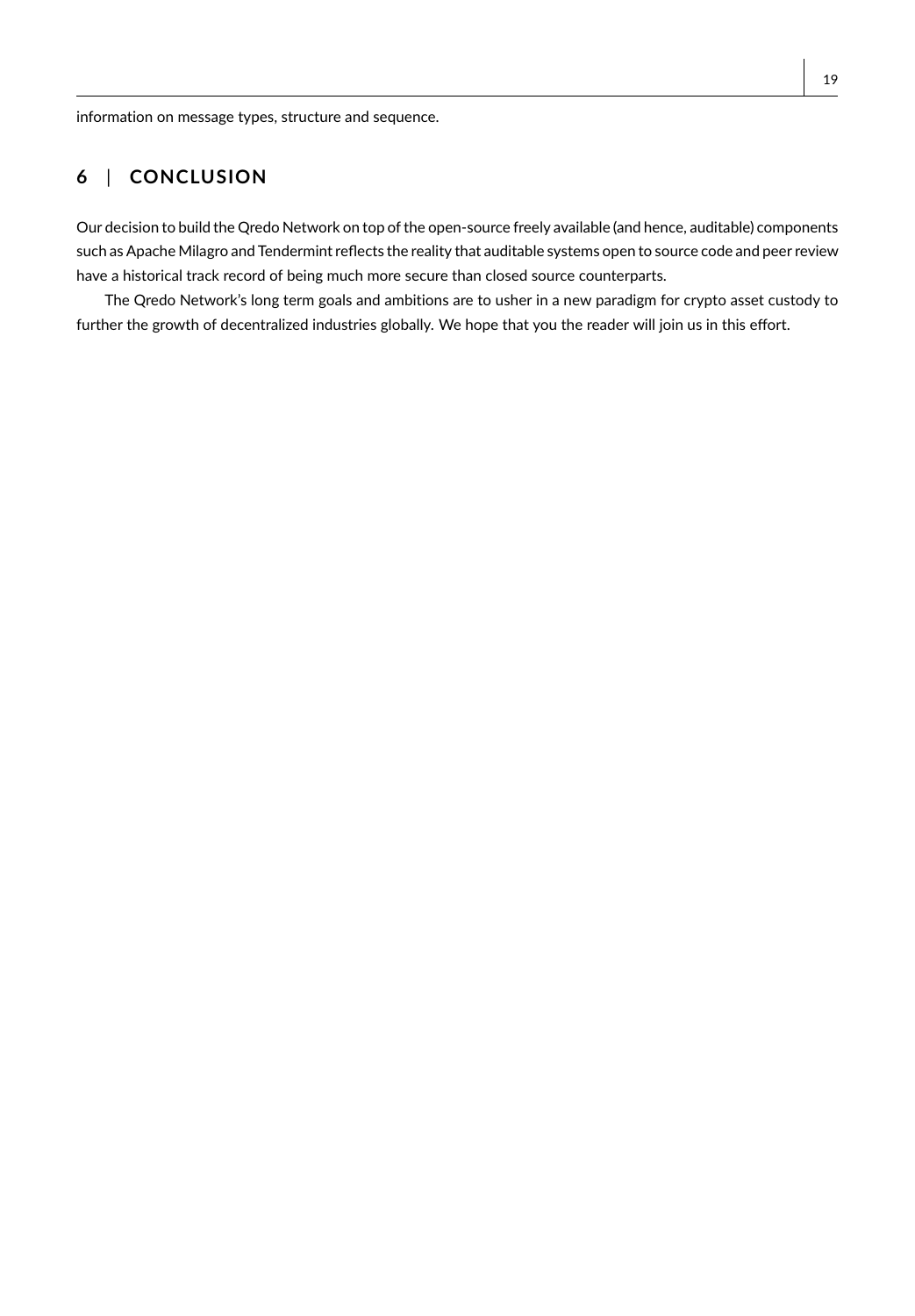#### **References**

- <span id="page-19-13"></span>[1] W. Ashford, 2015. Experian chooses uk authentication startup for gov.uk verify. [https://www.computerweekly.com/](https://www.computerweekly.com/news/4500260479/Experian-chooses-UK-authentication-startup-for-GovUK-Verify) news/4500260479[/Experian-chooses-UK-authentication-startup-for-GovUK-Verify](https://www.computerweekly.com/news/4500260479/Experian-chooses-UK-authentication-startup-for-GovUK-Verify).
- <span id="page-19-2"></span>[2] A. Boldyreva, *Threshold signatures, multisignatures and blind signatures based on the gap-diffie-hellman-group signature scheme*, Public Key Cryptography, 2003.
- <span id="page-19-3"></span>[3] D. Boneh, M. Drijvers, and G. Neven, 2018. Compact multi-signatures for smaller blockchains. [https://eprint.iacr.](https://eprint.iacr.org/2018/483) org/[2018](https://eprint.iacr.org/2018/483)/483.
- <span id="page-19-7"></span>[4] D. Boneh and M. Franklin, *Identity-based encryption from the weil pairing*, Springer-Verlag, 2001, pp. 213–229.
- <span id="page-19-1"></span>[5] D. Boneh, C. Gentry, B. Lynn, and H. Shacham, *Aggregate and verifiably encrypted signatures from bilinear maps*, IACR Cryptology ePrint Archive **2002** (2002), 175.
- <span id="page-19-11"></span>[6] D. Boneh, S. Gorbunov, H. Wee, and Z. Zhang, *BLS Signature Scheme*, Internet-draft draft-boneh-bls-signature-00, Internet Engineering Task Force, Feb. 2019, Work in Progress.
- <span id="page-19-8"></span>[7] D. Boneh, B. Lynn, and H. Shacham, *Short signatures from the weil pairing*, J. Cryptology **17** (2004), 297–319.
- <span id="page-19-6"></span>[8] S. Bowe, 2017. Bls12-381: New zk-snark elliptic curve construction.
- <span id="page-19-14"></span>[9] S. Bowe, A. Gabizon, and I. Miers, 2017. Scalable multi-party computation for zk-snark parameters in the random beacon model. [https://eprint.iacr.org/](https://eprint.iacr.org/2017/1050)2017/1050.
- <span id="page-19-10"></span>[10] V. Buterin, *Exploring Elliptic Curve Pairings*, Medium (2017), [https://medium.com/@VitalikButerin/exploring-elliptic](https://medium.com/@VitalikButerin/exploring-elliptic-curve-pairings-c73c1864e627)[curve-pairings-c](https://medium.com/@VitalikButerin/exploring-elliptic-curve-pairings-c73c1864e627)73c1864e627.
- <span id="page-19-15"></span>[11] L. Chen, S. Jordan, D. Moody, Y.K. Liu, R. Peralta, R. Perlner, and D. Smith-Tone., Report on post-quantum cryptography. [https://nvlpubs.nist.gov/nistpubs/ir/](https://nvlpubs.nist.gov/nistpubs/ir/2016/NIST.IR.8105.pdf)2016/NIST.IR.8105.pdf.
- <span id="page-19-18"></span>[12] C. Costello, P. Longa, M. Naehrig, J. Renes, and F. Virdia, 2019. Improved classical cryptanalysis of the computational supersingular isogeny problem. [https://eprint.iacr.org/](https://eprint.iacr.org/2019/298)2019/298.
- <span id="page-19-19"></span>[13] L.D. Feo, D. Jao, and J. Plût, 2011. Towards quantum-resistant cryptosystems from supersingular elliptic curve isogenies. [https://eprint.iacr.org/](https://eprint.iacr.org/2011/506)2011/506.
- <span id="page-19-5"></span>[14] D. Freeman, M. Scott, and E. Teske, *A taxonomy of pairing friendly elliptic curves*, J. Cryptography **23** (2010), 224–280.
- <span id="page-19-4"></span>[15] S. Galbraith, K. Paterson, and N. Smart, *Pairings for cryptographers*, Discr. Appl. Math. **156** (2008), 3113–3121.
- <span id="page-19-16"></span>[16] R. Gennaro and S. Goldfeder, *Fast multiparty threshold ecdsa with fast trustless setup*, Proceedings of the 2018 ACM SIGSAC Conference on Computer and Communications Security, ACM, New York, NY, USA, 2018, CCS '18 pp. 1179– 1194.
- <span id="page-19-0"></span>[17] R. Gennaro and S. Goldfeder, 2019. Fast multiparty threshold ecdsa with fast trustless setup. [https://eprint.iacr.org/](https://eprint.iacr.org/2019/114) [2019](https://eprint.iacr.org/2019/114)/114.
- <span id="page-19-9"></span>[18] A. Joux, *A one round protocol for tripartite diffie–hellman*, J. Cryptology **17** (2004), 263–276.
- <span id="page-19-17"></span>[19] P. Longa, 2018. A note on post-quantum authenticated key exchange from supersingular isogenies. [https://eprint.](https://eprint.iacr.org/2018/267) [iacr.org/](https://eprint.iacr.org/2018/267)2018/267.
- <span id="page-19-12"></span>[20] M. Scott, 2002. Authenticated id-based key exchange and remote log-in with simple token and pin number. [https:](https://eprint.iacr.org/2002/164) [//eprint.iacr.org/](https://eprint.iacr.org/2002/164)2002/164.